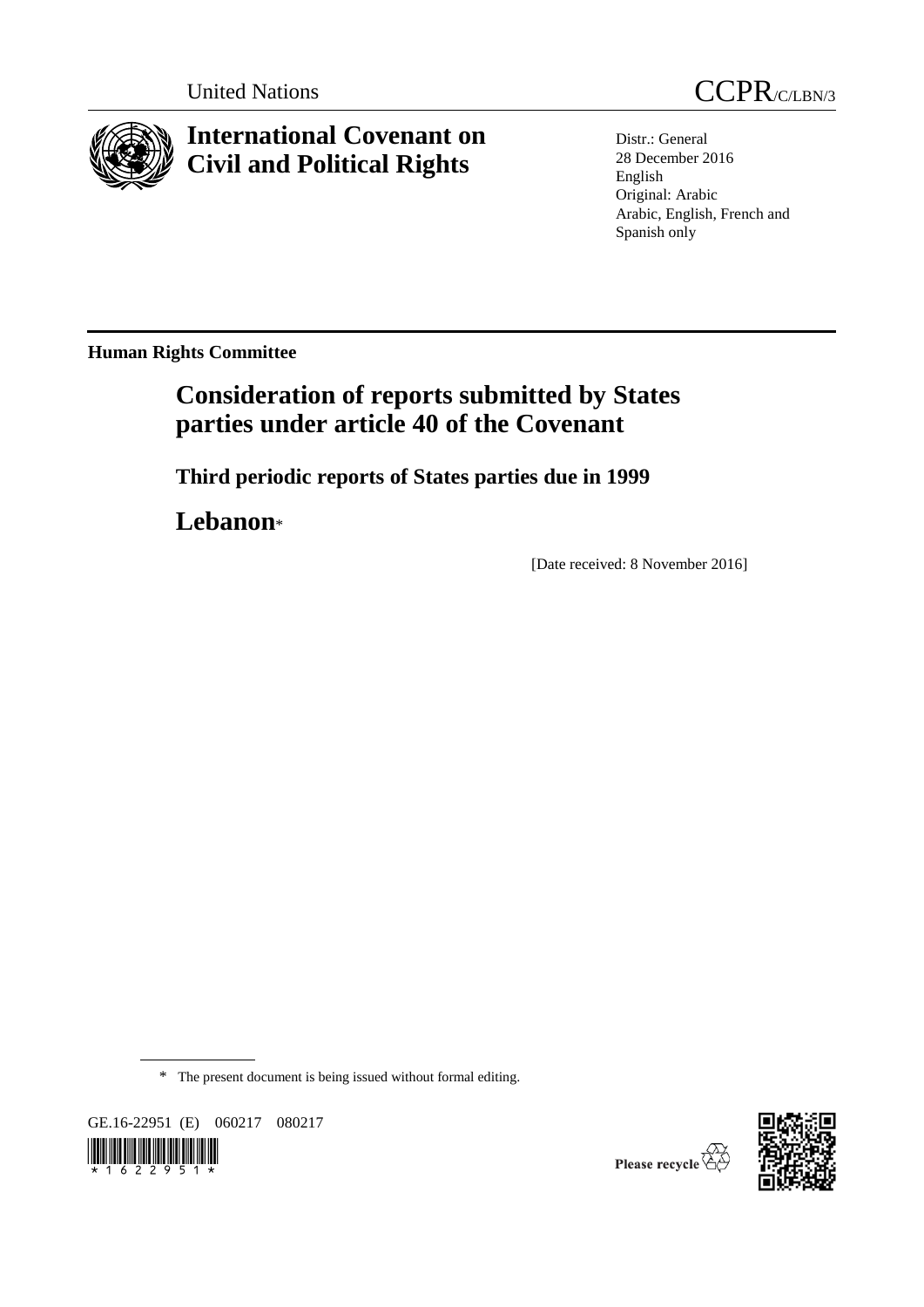1. This report provides an overview of action taken by the State to uphold and promote civil and political rights during the period from 1997 to 2016, taking into account matters highlighted by the Human Rights Committee and responding to the recommendations and concluding observations on the second periodic report submitted by Lebanon in 1996.

2. Since its ratification on 3 November 1972, the International Covenant on Civil and Political Rights has constituted an integral part of the Lebanese legal system. Pursuant to article 2 of the Code of Civil Procedure, the Covenant has primacy over the provisions of ordinary law but not over the Constitution.

3. The State is fundamentally committed to guaranteeing respect for human rights and their integration into all domains. It is doing its utmost to improve its laws and practices in order to align the human rights situation in Lebanon with applicable international and regional treaties.

4. Lebanon is one of the countries that has borne the consequences of the political crises and wars in the region, including repeated attacks by Israel on Lebanese territory (the most destructive of which was the July 2006 War) and the assassination of the former Prime Minister in 2005, which had a serious impact on the internal situation. The political and security crisis in Syrian Arab Republic and the Arab region as a whole has also had repercussions on political and social life in Lebanon. It has manifested itself in escalating disputes between political groups and paralysis of constitutional institutions.

5. The Syrian crisis has had the most damaging impact on the functioning of the State. Rather than closing its borders, Lebanon admitted more than 1.5 million displaced Syrians. The State's assumption of responsibility for providing them with decent living conditions led to increased socioeconomic and even security pressures and imposed fresh responsibilities on a State that has been struggling for years against the threat of terrorism, in the form of explosions in various regions of the country, the assassination of numerous political figures, war crimes in Nahr al-Bared camp, explosions in Ain Alaq, and other terrorist acts (including, most recently, explosions in Dahiya suburb and Verdun).

6. Despite all these difficulties, most of the rights enshrined in the Covenant are respected in Lebanon. The executive, legislative and judicial branches of government are working both separately and jointly to ensure that the State complies with its international human rights obligations under the Covenant. A number of laws and administrative decrees have been promulgated with that end in view. A number of bills were also drafted by committees attached to the Chamber of Deputies, but they have not yet been enacted owing to the above-mentioned difficult political situation, which impedes the full implementation of the Covenant. However, the implementation by the Chamber of Deputies of the National Human Rights Action Plan 2014-2019, which was announced on 10 December 2012, and the adoption by the Human Rights Committee and the Committee on Administration and Justice of the Chamber of Deputies on 8 April 2014 of a proposed bill to establish an independent national human rights institution reflect the State's commitment to guarantee all civil and political rights.

7. This report has been prepared in accordance with the specifications, guidelines and guiding principles adopted by the Human Rights Committee, which is responsible for overseeing the implementation of the Covenant. It contains an introduction and three sections corresponding to the various articles of the Covenant.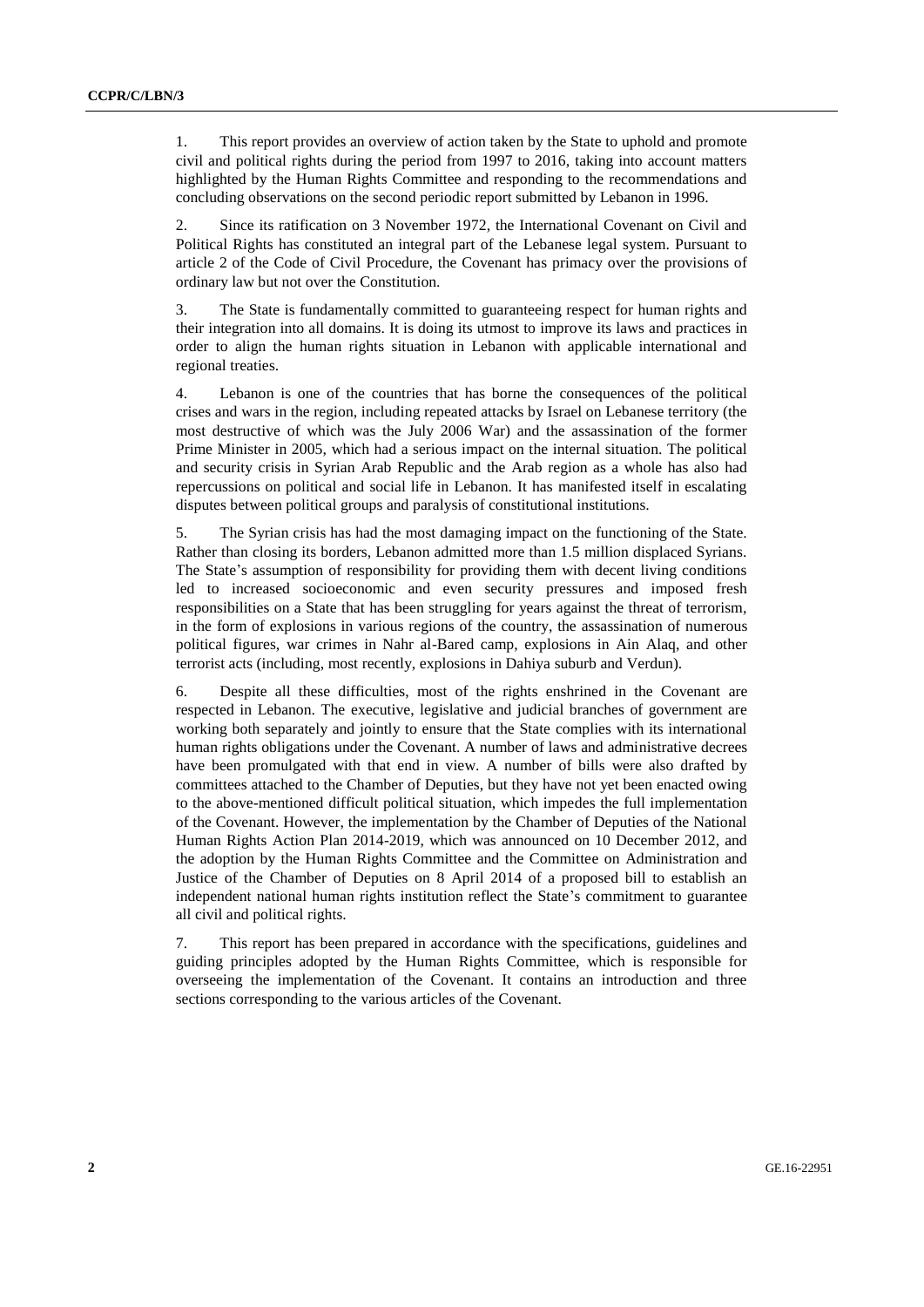## **Part I**

### **Article 1 The right of peoples to self-determination and to dispose of their natural wealth and resources**

#### **I. The right to self-determination**

8. The Charter of National Reconciliation agreement adopted in 1989 (the Taif Agreement) contained agreed provisions concerning the political, economic and social situation in Lebanon. The preamble to the Constitution adopted pursuant to the Constitutional Act of 21 September 1990 stipulates that:

- The people are the source of authority and sovereignty, which they exercise through the constitutional institutions.
- Lebanon is a parliamentary democratic republic and the political system is based on the principle of separation of powers, balance of powers and cooperation among them.
- Lebanon is Arab in terms of its identity and affiliation.
- The economic system is free and guarantees private initiative, the right to private property and the balanced development of regions in educational, social and economic terms.

9. Nonetheless, the political crises in the region, which have spread into Lebanese territory, have imposed limits on the right of the people to self-determination. The authorities are continuously endeavouring, to the best of their ability, to maintain the country's stability and security and to ensure that its institutions continue to function.

#### **II. The right of the people to freely dispose of their natural wealth and resources**

10. The people can freely dispose of their natural wealth and resources and no restrictions are imposed. However, they are required to ensure their proper management and use as part of a sustainable development policy, without prejudice to the right of future generations. The State takes action to preserve the country's natural wealth and its water, forest and energy resources.

11. On 29 July 2002, the Chamber of Deputies approved Environmental Protection Act No. 444/2002, which established the basic principles for protecting natural wealth and resources, including forests, coastal waters, fresh water, seawater, rivers and groundwater resources, marine resources and marine biodiversity. Pursuant to Decree No. 4809/1966, all citizens have the right to benefit from marine resources. In addition, investment licences should be issued only in exceptional circumstances; there has nevertheless been a considerable increase in the number of such licences issued.

12. The State has ratified a number of international treaties aimed at protecting water resources, in particular:

- The United Nations Convention on Biological Diversity, signed in Rio de Janeiro on 5 June 1992 and ratified by Act No. 360 of 1 August 1994;
- The Protocols to the Convention for the Protection of the Marine Environment and the Coastal Region of the Mediterranean, signed in Barcelona on 16 February 1976 and ratified by Act No. 292 of 22 February 1994;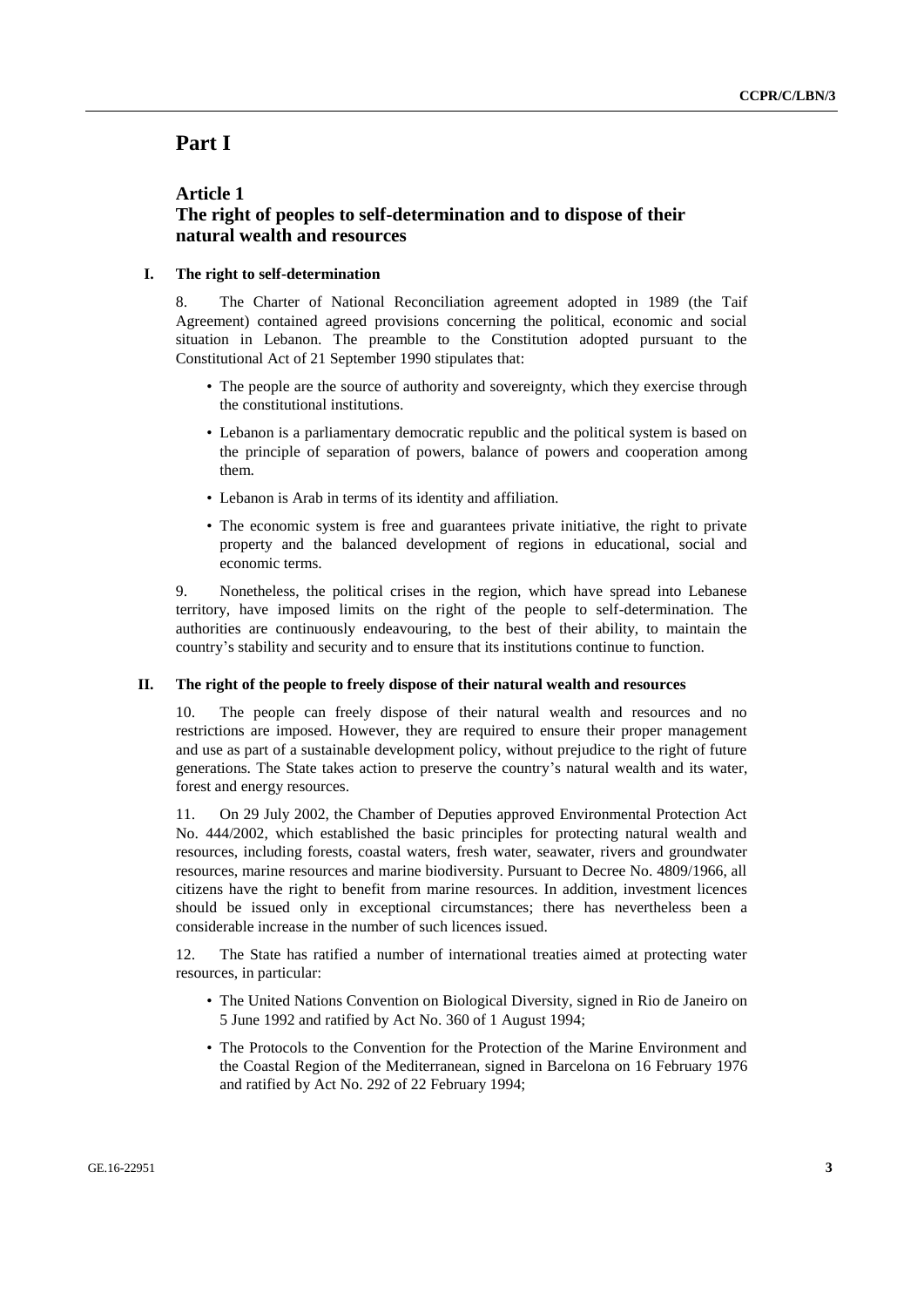• The Convention for the Protection of the Marine Environment and the Coastal Region of the Mediterranean, ratified by an Act promulgated on 16 October 2008.

13. Attention should be drawn in this connection to General Assembly resolution 69/212, pursuant to which the Israeli entity must pay compensation to the Lebanese State for the environmental damage that it caused to Lebanese waters and the coastline during the war of July 2006. To date, however, the Israeli entity has failed to comply with the resolution.

14. The existing legislation contains provisions aimed at protecting forest resources and guarantees citizens' right to benefit from them. In particular, it provides for the establishment of nature reserves and the planting of trees following the extraction of sand and rocks (for example in quarries) and prohibits logging (pursuant to the Forests Act). Furthermore, Environment Act No. 444/2002 contains a section dedicated to the protection of terrestrial and underground environments.

- 15. Lebanon has ratified the following international treaties:
	- Two treaties on the ozone layer, ratified by Act No. 253 of 22 July 1993;
	- The United Nations Framework Convention on Climate Change, signed in Rio de Janeiro and ratified by Act No. 359 of 1 August 1994;
	- The Copenhagen Amendment to the Montreal Protocol on Substances that Deplete the Ozone Layer, ratified by Act No. 120 of 25 October 1999;
	- The Stockholm Convention on Persistent Organic Pollutants, ratified by Act No. 432 of 29 July 2002;
	- The Kyoto Protocol to the United Nations Framework Convention on Climate Change, ratified by Act No. 738 of 15 May 2006;
	- International instruments on olive oil and table olives and on the promotion of olive cultivation to encourage soil cohesion, and agreements on technical cooperation in the field of protected agriculture.

16. The legislation contains provisions aimed at protecting energy sources and regulating their use. The production of petroleum, gas and mining materials is governed by Decree No. 8018/2002 on industrial enterprises. In addition, Offshore Petroleum Resources Act No. 132/2010 establishes the legal conditions governing the exploration and exploitation of offshore petroleum and gas resources. Investment in petrol stations is governed by Decree No. 5509/1994.

# **Part II**

### **Articles 2 to 5 Basic principles governing the application of and respect for rights**

**I. Article 2: The right to equal and non-discriminatory respect for rights**

17. The principle of equal and non-discriminatory respect for human rights is a fundamental constitutional principle enshrined in Lebanese law (paragraph (C) of the preamble to the Constitution; articles 7, 9 and 11 of the Constitution; the Universal Declaration of Human Rights; the International Covenant on Civil and Political Rights; and the International Convention on the Elimination of All Forms of Racial Discrimination, which Lebanon ratified on 12 November 1971). All official State agencies must respect this principle without discrimination on grounds of race, colour, descent, national or ethnic origin, or religion. A reservation to the principle of equality exists, however, with respect to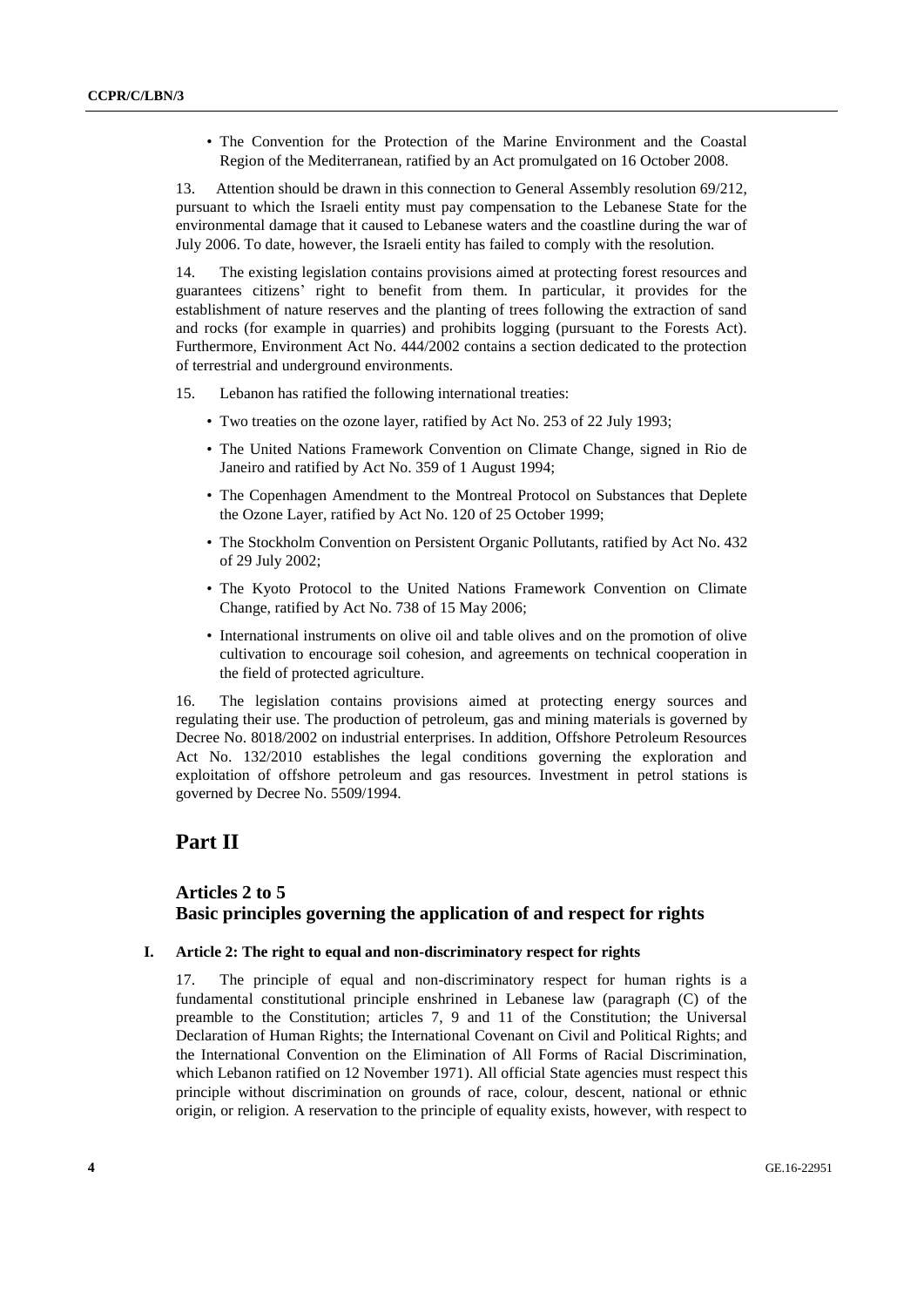matters of personal status, which are governed by a denominational system under which all Lebanese citizens are subject to the provisions of the Personal Status Act applicable to their respective denominations.

18. The State has taken many steps to eliminate all forms of discrimination with respect to the application in Lebanese society of recognized human rights, in particular those based on nationality and religion.

19. With regard to the elimination of all forms of discrimination against foreign nationals, Lebanon, given its geographical location and its commitment to upholding human rights, has opened its borders to all persons whose lives are at risk on account of persecution, war or adverse security conditions. Lebanon has admitted a large number of Palestinian refugees since Israel assaulted and seized their land in 1948. Some 1.5 million displaced Syrians are currently living in Lebanese territory as a result of the conflict in the Syrian Arab Republic as well as Iraqi refugees who fled to Lebanon on account of the adverse security conditions in their country. There are also foreign workers in the country from Egypt, Sri Lanka, the Philippines and other countries. The State strives to ensure that foreign nationals enjoy the rights recognized in the Covenant on a par with Lebanese citizens, despite the resulting social and economic costs, the sharp increase in poverty and unemployment, and the strain on the health and education systems and infrastructural services.

20. Foreign nationals in Lebanon can be divided into three groups:

- Palestinian refugees;
- Displaced Syrian nationals;
- Foreign workers, primarily domestic workers.

21. Legal difficulties have been encountered in upholding the civil and political rights of foreign nationals in the following areas:

- Guaranteeing the right of foreign nationals to recognition as a person before the law (art. 16);
- Guaranteeing the right of foreign nationals to a fair trial (arts. 7, 9, 10, 11, 14 and 15);
- Guaranteeing the right of foreign nationals to liberty of movement and freedom to choose their residence (art. 12);
- Guaranteeing the right of foreign nationals to freedom of assembly and association (arts. 21 and 22).

22. With regard to the right of foreign nationals to recognition as a person before the law on a par with Lebanese nationals, many problems stem from the situation of Palestinian refugees and displaced Syrians who sought refuge in Lebanon without identity documents for themselves or their families or who failed to register children born in Lebanese territory.

23. The Government adopted in that connection Decree No. 89/2005 establishing the Lebanese-Palestinian Dialogue Committee with a view to improving conditions for Palestinians at all levels. The Committee has taken steps to issue identity cards to persons without identity documents in line with the Government's efforts to guarantee the right of Palestinians to recognition as persons before the law.

24. On 14 November 2011, the Office of the Prime Minister issued Circular No. 29/2011 requesting public administration and municipal offices to accept personal status documents issued by the Palestinian Authority (namely birth, death, marriage and divorce certificates), taking into account the provisions of article 16 of the Covenant.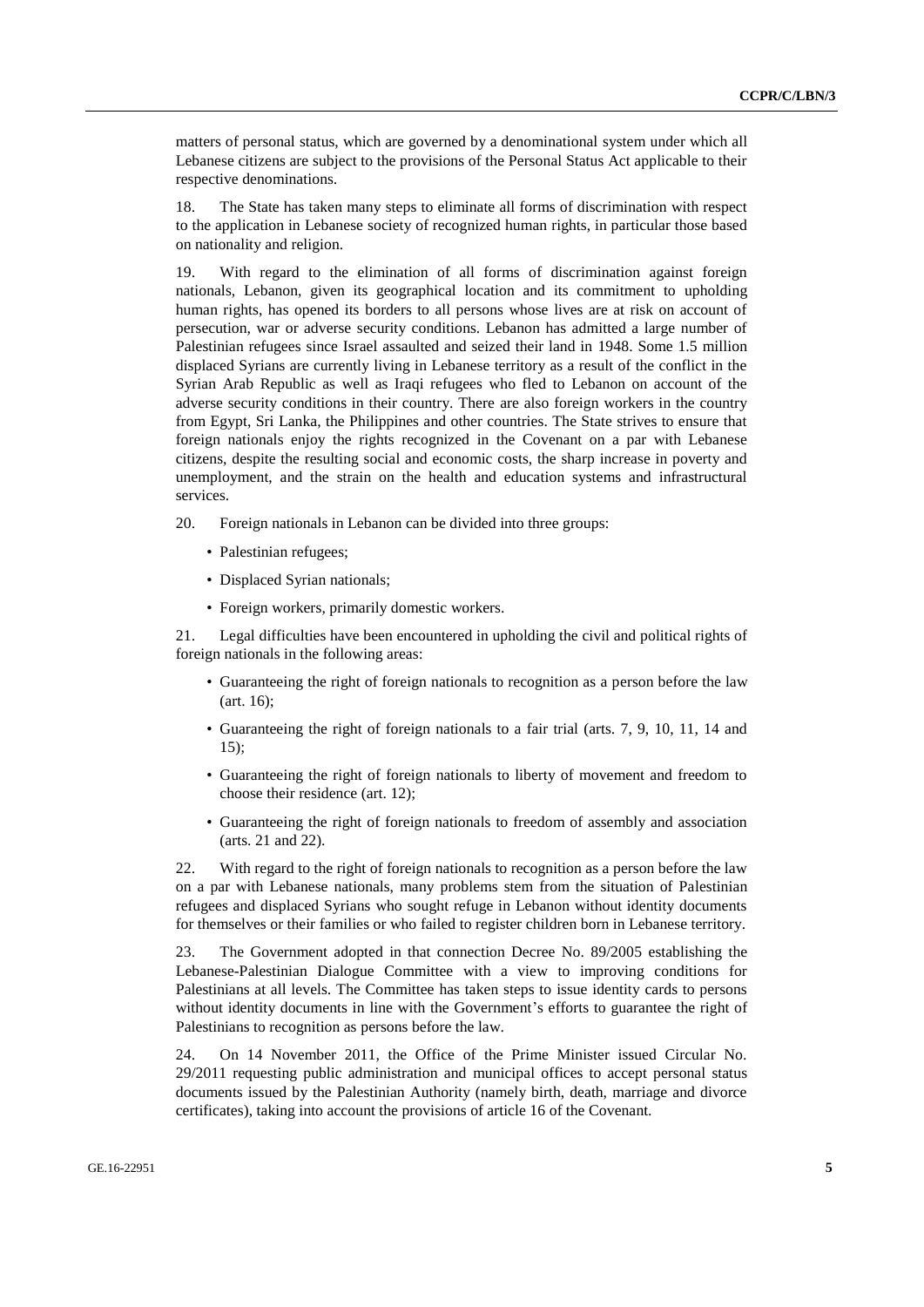25. The Government signed a Memorandum of Understanding with the Office of the United Nations High Commissioner for Refugees (UNHCR) concerning displaced Syrian nationals, which grants them the right to practise a profession in Lebanon despite the fact that the State has not signed the 1951 Convention Relating to the Status of Refugees or the 1967 Protocol thereto. The authorities, working in cooperation with UNHCR, are endeavouring to register all persons arriving in Lebanon, to recognize them as persons before the law and to register all new births.

26. With regard to the right of foreign nationals to a fair trial on a par with Lebanese nationals, article 9 of the Code of Civil Procedure guarantees all persons resident in Lebanon the right to litigation (the right of access to justice and the right to defence), without discriminating between Lebanese citizens and foreign nationals.

27. With regard to the right to institute legal proceedings, the Legal Fees Act contains no provisions that discriminate between Lebanese citizens and foreign nationals in terms of legal expenses and fees.

28. However, the Code of Criminal Procedure contains provisions that may be interpreted as an exception to this principle, since foreign nationals who file complaints with the criminal courts must submit additional surety for acceptance of their complaint (arts. 68 and 155). The Code exempts foreign nationals from payment of the surety if the offence is a misdemeanour and if the judge considers that there are sufficient grounds to justify the exemption. The purpose of the surety, for both Lebanese citizens and foreign nationals, is to prevent abuse of the right to litigate. Foreign nationals are required to pay an additional surety because they are able to leave the country after filing an arbitrary complaint.

29. Pursuant to article 416 of the Code of Civil Procedure, foreign nationals who are legally resident in Lebanon can benefit from legal aid subject to the principle of reciprocity. Moreover, when counsel is appointed in criminal cases involving persons with physical disabilities, no distinction is made between Lebanese citizens and foreign nationals.

30. In addition, Act No. 164 of 24 August 2011 concerning prosecution of the crime of trafficking in persons protects the right to litigation of foreign nationals by granting foreign victims, pursuant to a judicial order, the right to reside in Lebanon during the period required for the investigations.

31. With regard to the right of foreign nationals to liberty of movement and freedom to choose their residence on a par with Lebanese nationals, controversy has arisen with respect to domestic workers, displaced Syrians (for whom camps have not yet been built) and Palestinians living in camps.

32. First, with regard to the recommendation contained in paragraph 22 of the concluding observations on the second periodic report, it should be clarified that the State addresses and sanctions all violations of the right of domestic workers to freedom of movement arising from the confiscation of their identity documents by their employers. In fact, on 23 June 2014, responding to the submission of a petition by a female domestic worker, the competent court issued a decision requiring the woman's employer to return her passport, given that the right to freedom of movement is a constitutional right granted to all individuals in society, regardless of their nationality.

33. Secondly, the decisions by certain municipalities to impose curfews on foreign nationals (displaced Syrians) after 8 p.m. undoubtedly violated the principle of equality and the right of residents in Lebanon to freedom of movement. Appeals against the decisions on the ground of illegality are currently being heard before the competent administrative and judicial authorities.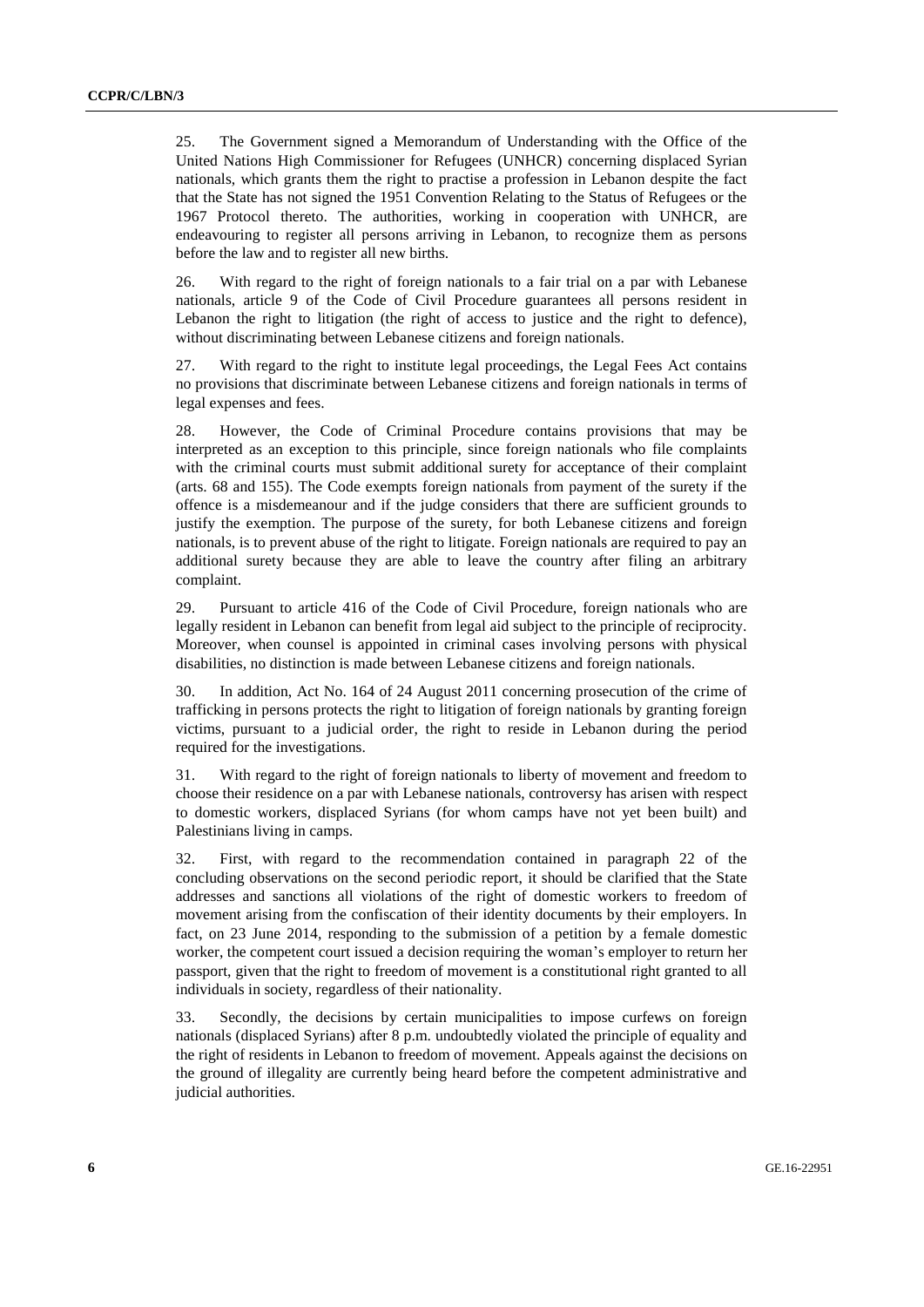34. Thirdly, the State is taking vigorous action to ensure that Palestinians can enter and leave the camps as safely and easily as possible. It is also addressing the need to maintain security and public order in light of the poor security situation in the camps.

35. With regard to action to guarantee the right of foreign nationals to freedom of assembly and association on a par with Lebanese citizens, the law recognizes the right of foreign nationals to establish associations subject to certain legal conditions. On 25 January 2015, domestic workers announced, in the presence of a representative of the Director-General of Public Security, the creation of a trade union to defend their rights, with the support of the National Federation of Workers' and Employees' Unions. However, the Minister of Labour did not approve the decision.

36. It should be noted that if these rights are violated, the victim is entitled to take legal action against the perpetrator before the competent court in order to obtain compensation for the damages incurred.

37. With regard to the steps taken to eliminate all forms of discrimination on grounds of religion, the legislation contains general provisions that are applicable to all citizens without discrimination, with the exception of matters concerning personal status. Lebanese society is diverse in terms of religion. The Lebanese State has recognized 18 denominations, each of which has its own legal system for dealing with matters of personal status. This religious diversity is also reflected in the structure of the political system and the allocation of certain public-sector positions. Some people consider that religious diversity is one of the pillars that guarantees harmonious co-existence, as it allows each group to retain its identity and participate effectively in governance and administration. It must therefore be accepted that measures to take religious diversity into account in governance and administration imposes certain restrictions on the principle of equal rights for all Lebanese citizens, given that affiliation to a specific denomination can constitute an element conducive to discrimination. Although the State has pledged, in the preamble to the Constitution, to eliminate political confessionalism, no serious action has been taken to that end, owing to the political instability and lack of security faced by the country.

#### **II. Article 3: The equal right of men and women to the enjoyment of rights**

38. On 1 August 1996, the State ratified the Convention on the Elimination of All Forms of Discrimination against Women. Reservations were entered to articles 9, 16 and 29 for reasons pertaining to the nature of the denominational system. By ratifying the Convention, Lebanon demonstrated its commitment to upholding the rights of women, taking all necessary measures to eliminate all forms of discrimination against them, and establishing full equality between men and women.

39. In response to the recommendations contained in paragraphs 18 and 19 of the concluding observations, the State enacted a number of laws aimed at promoting equality between women and men, both through amendments to existing provisions and through the adoption of new laws, in particular:

- Act No. 720 of 5 October 1998 concerning the establishment of the National Commission for Lebanese Women attached to the Office of the Prime Minister, the functions of which include enhancement of the status of women and the drafting of bills to improve gender equality;
- The Council of Ministers decision of 12 June 2012 to approve the National Strategy for Women in Lebanon 2011-2021 and to circulate it among the ministries with the aim of ensuring that the social, civil, political, economic and cultural rights of women are upheld;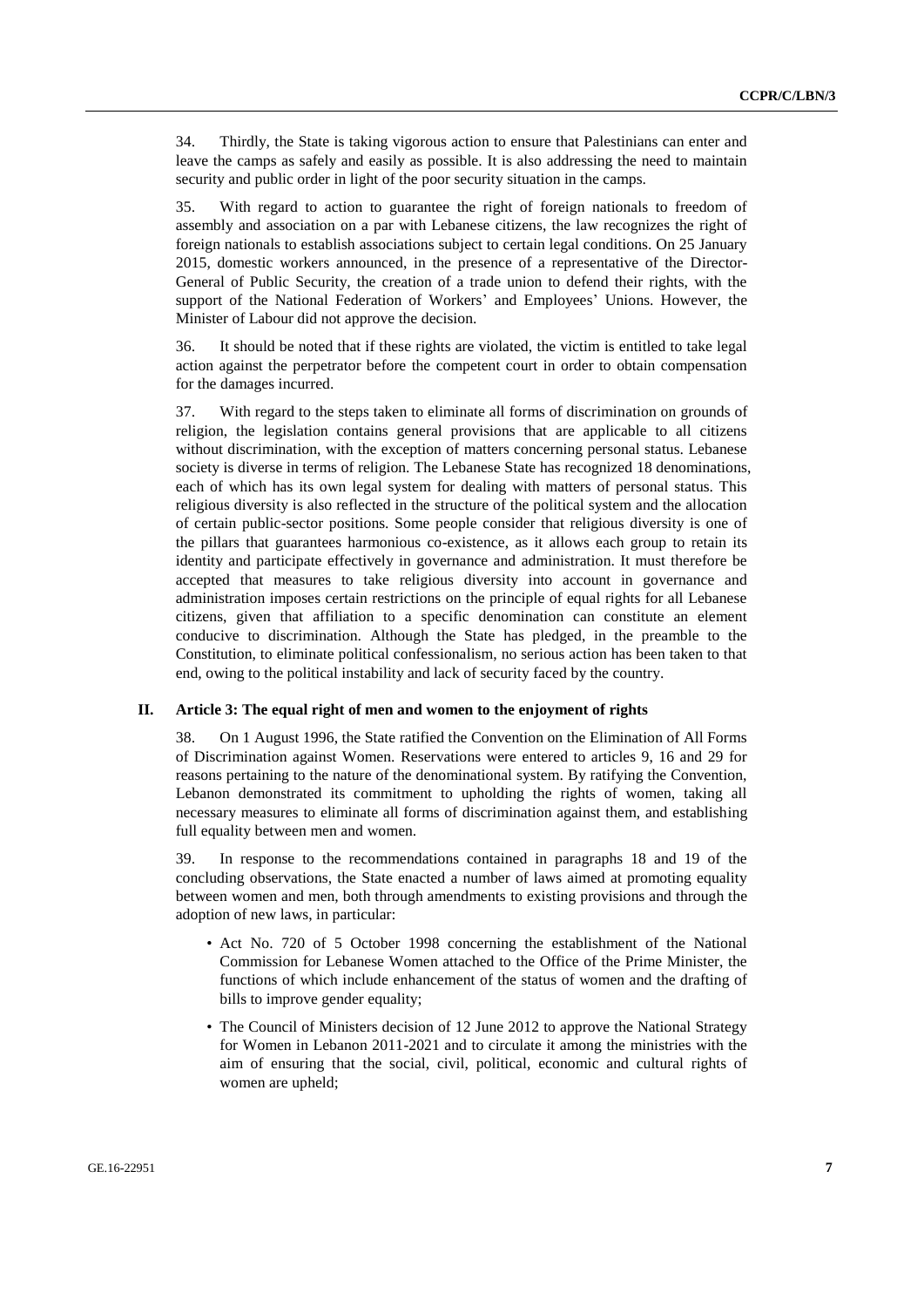- Act No. 162 of 17 August 2011 abolishing the extenuating circumstances provided in article 562 of the Criminal Code for any man who kills or injures his wife, a progenitor or descendant, or his sister on the grounds that she has committed adultery or engaged in illicit intercourse (so-called honour crimes);
- Act No. 293 of 1 April 2014 concerning the protection of women and other family members from domestic violence, which provides for protective measures for women supplementing the protection provided by the general legislation, in particular the Criminal Code. It prescribes harsher penalties for crimes of violence against women and amends articles 487, 488, 489, 523, 527, 547, 559 and 618 of the Criminal Code. In addition, the Act provides for the establishment, in each governorate, of a centre for the appellate public prosecutor specializing in domestic violence cases, and for the creation of a special fund financed from the state budget and from donations to provide assistance and rehabilitation services for victims of domestic violence.

40. Even before the adoption of Act No. 293/2014, the courts handled cases of violence against women by prosecuting husbands who were found to have perpetrated acts of psychological or physical domestic violence and by imposing severe penalties as a form of both suppression and deterrence. After the Act was promulgated, the courts played an important role in repairing the damage inflicted, in particular by broadening the concept of domestic violence to include psychological violence.

41. The issue of whether Lebanese women should be entitled to transfer their nationality to their children or a foreign spouse in the same way as Lebanese men who are married to a foreign spouse continues to be a source of conflicting opinions among the various political parties. On 21 March 2012, the Lebanese Government established a ministerial committee to consider amending the final paragraph of article 4 of Decision No. 15 of 19 January 1925 (the Nationality Act) as a first step towards addressing the right of Lebanese women to transfer their nationality to their families. On 31 May 2010, the Government issued Decree No. 4186, which stipulated that a renewable courtesy residence permit should be granted to the foreign husband of any Lebanese woman one year after their marriage and to the children of any Lebanese woman married to a foreign husband, whether they were adults or minors and regardless of whether they were employed.

42. With regard to the promotion of women's right to participate in political life, they still play a limited role in the Government and the Chamber of Deputies. The National Commission for Lebanese Women cooperates with civil society organizations in launching media campaigns and organizing training courses for women in order to encourage and help them to play a greater role in political life. The Chamber of Deputies is currently considering legislative bills aimed at enhancing the participation of Lebanese women in political life by introducing electoral quotas to ensure that they have seats in the parliamentary and municipal councils and in the Government.

43. With regard to the principle of equal marital rights for men and women when drawing up, enacting and annulling marriage contracts, no action has yet been taken on the recommendation contained in paragraph 19 of the concluding observations concerning the adoption of a civil personal status code, primarily on account of the denominational nature of the system.

#### **III. Article 4: The right to respect for fundamental rights in cases of public emergency**

44. With regard to recommendation No. 10, we wish to draw attention to the following two issues:

(a) The legal conditions for declaring a state of emergency;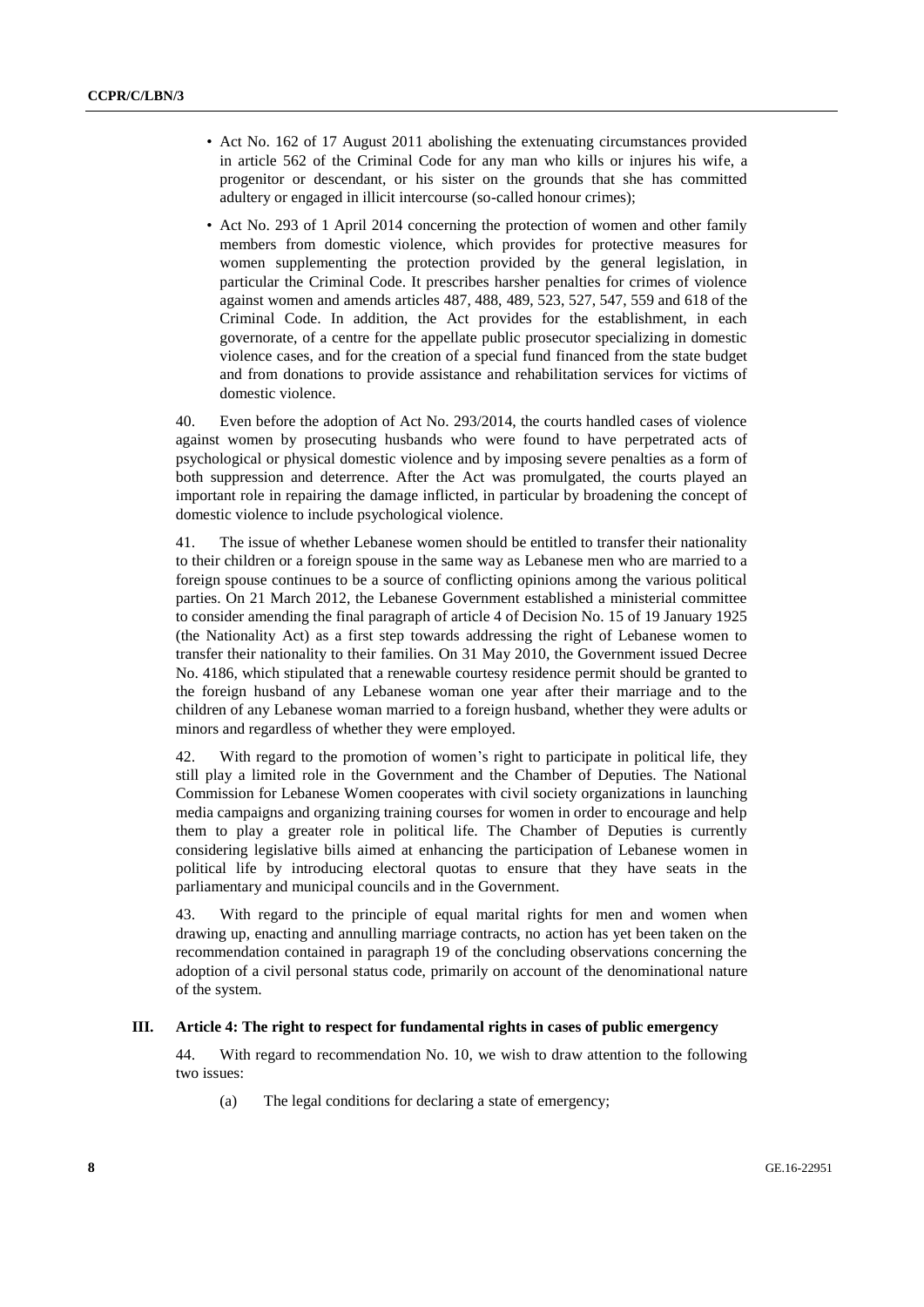(b) The number of times that a state of emergency was declared during the period from 1997 to 2016.

#### **(a) The legal conditions for declaring a state of emergency**

45. Reflecting the State's commitment to respect human rights, article 65, paragraph 5, of the Constitution stipulates that a state of emergency constitutes a "basic" issue, so that any decision to declare or lift it must be taken in the presence of a two-thirds majority of the Council of Ministers and must be approved by a two-thirds majority. When taking such decisions, the Council of Ministers must comply with article 4 of the National Defence Act (Legislative Decree No. 102/83), which lays down the following conditions for declaring a state of emergency and entrusting the army with the maintenance of security:

- The State must be confronted in one or more regions with actions that undermine its security or interests.
- A state of emergency may not be declared for an indefinite period; the duration must be specified in the decree declaring the state of emergency. The duration may be extended by a decision of the Council of Ministers based on the same conditions.
- The army shall have the authority to maintain security and protect the State against all harmful acts. All armed forces shall be under the command of the Commanderin-Chief, with the assistance of the Military Council and under the supervision of the Higher Defence Council.
- The army may take the following exceptional measures in order to maintain security:
	- Inspect any building or other place at any time, subject to the approval of the competent public prosecutor's office;
	- Monitor ports and ships in territorial waters;
	- Monitor foreigners entering or leaving Lebanon;
	- Prohibit unauthorized public meetings or public meetings of a military nature;
	- Prosecute persons who breach security and refer them to the courts within five days of their arrest;
	- Combat smuggling.
- Authority to hear cases involving breaches of the measures taken or breaches of law and order shall lie exclusively with the military court. It shall continue to hear such cases even after the state of emergency has been lifted.

#### **(b) The number of times that a state of emergency has been declared during the period from 1997 to 2016**

46. Following the lifting of the state of emergency declared in Decree No. 7988 of 27 February 1996, the Government declared no further state of emergency during the period from 1997 to 2016, despite repeated security crises and terrorist attacks on different regions.

#### **IV. Article 5: The right to wide application of rights and strict interpretation of restrictions**

47. In 1990 the State declared its commitment to abide by human rights clearly and unequivocally in the preamble to the Constitution. According to paragraphs (B) and (C) of the preamble, Lebanon is a parliamentary democratic republic founded on respect for public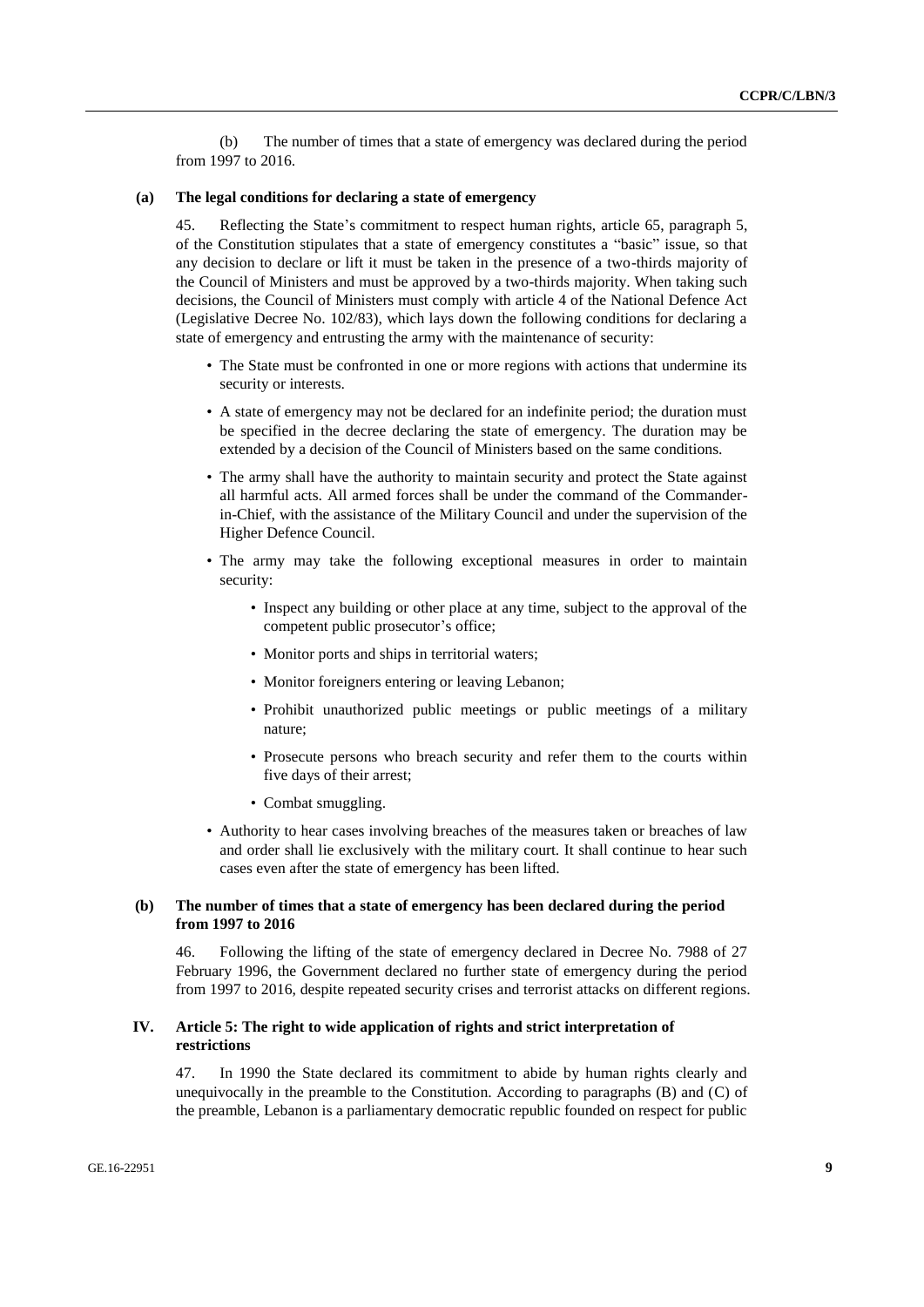freedoms. It abides by all Arab and international human rights treaties and is committed to embodying the principles enshrined in those treaties in all areas without exception. It follows that State agencies never interpret any of the provisions set forth in the Covenant in a manner aimed at invalidating the rights recognized therein. They apply a strict interpretation of any restrictions that may be placed on the exercise of such rights, in accordance with article 4, paragraph 2, of the Covenant.

## **Part III**

### **Articles 6 to 27 Recognized civil and political rights**

#### **I. Article 6: The right to life**

48. Lebanon is committed to respecting the right to life of all persons residing in its territory in accordance with the Constitution, the Universal Declaration of Human Rights, the Arab Charter on Human Rights, the International Covenant on Civil and Political Rights, the International Convention on the Prevention and Punishment of the Crime of Genocide, the 1949 Geneva Conventions and the 1977 Protocols thereto, the Convention against Torture and the Convention on the Rights of the Child. However, abolition of the death penalty remains a controversial issue among political groups. The Government has taken a number of steps to fulfil its international obligations in this regard. The following matters will be considered below in response to the recommendations contained in paragraphs 20 and 21 of the concluding observations:

- (a) Measures to ensure that the right to life is protected;
- (b) Crimes for which the death penalty may be imposed by law;
- (c) Legal mechanisms for commuting the death penalty and granting exemptions;

(d) Legal provisions concerning the application of the death penalty, in particular with respect to children and pregnant women.

#### **(a) Measures to ensure that the right to life is protected**

49. On 21 March 1994, Act No. 302/94 was enacted to provide for the imposition of the death penalty in cases of intentional homicide (arts. 547-548 of the Criminal Code) and political offences (art. 198 of the Criminal Code) and to prohibit judges from exercising their discretion with respect to extenuating circumstances and replacement of the death penalty by life imprisonment. The death penalty continued to be imposed pursuant to Act No. 302/94 until 1998 (four executions in 1997 and two in 1998). Objections to the practice were raised by internal (official and civil) entities and by international bodies. On 2 August 2001, the legislature adopted Act No. 332 repealing Act No. 302/94 and restoring the articles of the Criminal Code that had been in force prior to the amendment. No death penalty was imposed during the period from 1999 to 2003. The most recent case in which the death penalty was executed occurred on 19 January 2004, when three persons were executed. Fifty-seven persons are currently sentenced to capital punishment. Since 2004 successive Ministers of Justice have refrained from signing decrees approving t heir execution. There is thus a de facto moratorium in place, in accordance with article 6 of the Covenant. The death penalty is the only criminal penalty in Lebanon that is not executed immediately after the sentence is handed down by the court. In fact, it cannot be executed until a decree has been issued by the executive authorities and signed by the President, the Prime Minister and the Minister of Justice.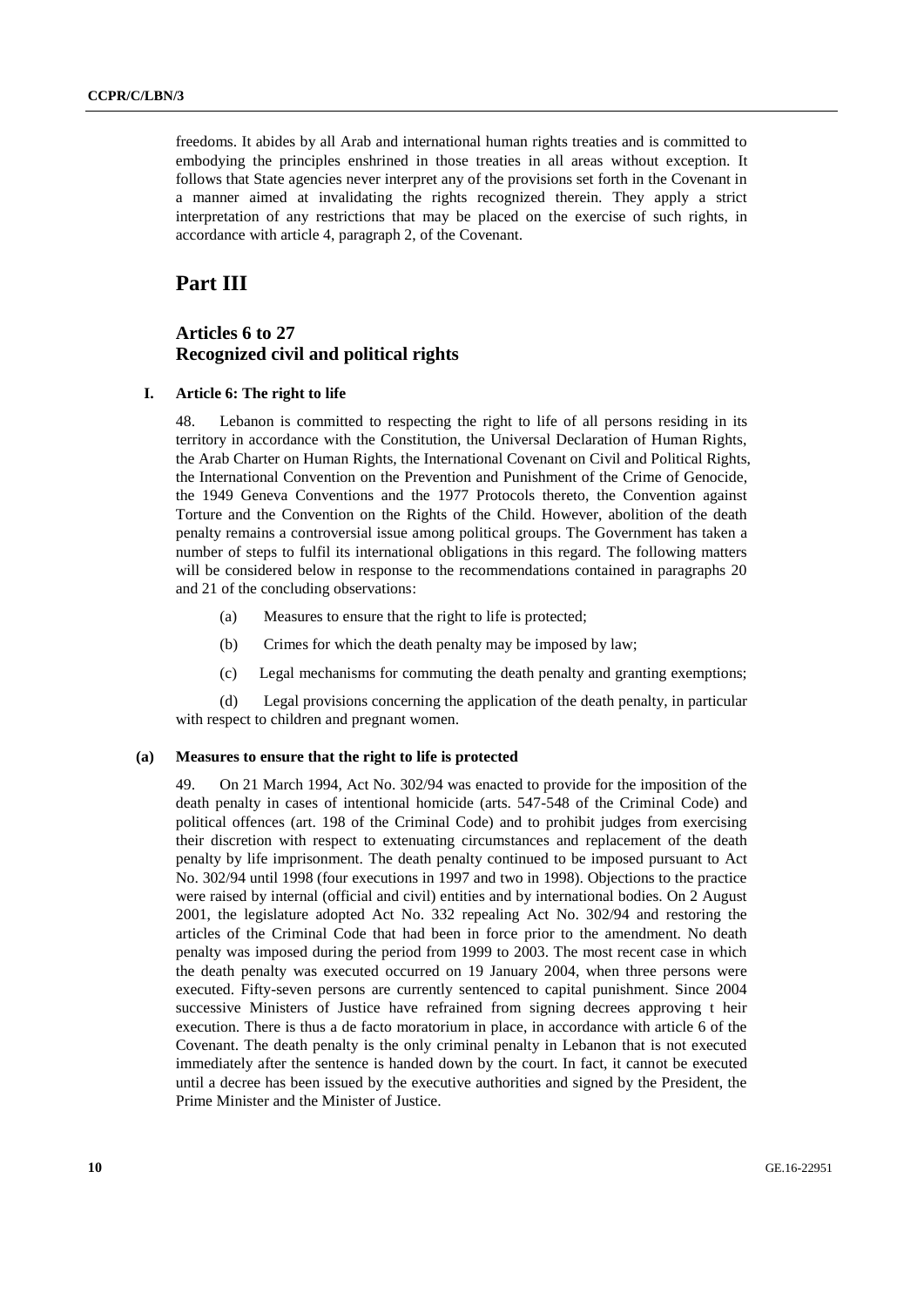50. The Ministry of Justice submitted a bill on the abolition of the death penalty in 2008 and conducted an extensive awareness-raising campaign in support of its enactment. A number of deputies have also submitted a bill on abolition of the death penalty.

51. In addition, the National Human Rights Plan discussed by Parliament in 2012 calls on the Government to endorse General Assembly resolution 62/149 concerning a moratorium on the death penalty and to ratify the Second Optional Protocol to the Covenant.

#### **(b) Crimes for which the death penalty may be imposed by law**

52. With regard to the recommendation contained in paragraph 20, the crimes that carry the death penalty comprise a range of serious offences characterized in the following laws:

- The Criminal Code and the Act of 11 January 1958 amending the Code;
- The Code of Military Justice;
- The Narcotics, Psychotropic Substances and Precursors Act No. 673 of 16 March 1998;
- Act No. 64 of 12 August 1988 on Protection of the Environment against Pollution from Hazardous Waste and Materials.

53. First, the Criminal Code provides for the imposition of the death penalty for the following serious offences:

- National treason (arts. 273-276);
- Assault with seditious intent (arts. 308-310, as amended by the Act of 11 January 1958);
- Terrorism leading to a person's death (art. 315);
- Murder or torture perpetrated by members of an armed group (art. 336);
- Intentional homicide (art. 549);
- Homicide as a prelude to arson (art. 591);
- Assault on roads or transport leading to a person's death (art. 599);
- Homicide accompanied by theft (arts. 640, 642 and 643).

54. Secondly, the Code of Military Justice provides for the imposition of the death penalty on military personnel who commit any of the following serious offences:

- Desertion to the enemy (arts. 110 and 112);
- Self-mutilation to evade military duties when facing the enemy (art. 120);
- Surrender to the enemy (art. 121);
- Military treason and conspiracy; espionage (arts. 124, 125 and 128-130);
- Pillage and wreaking of damage (art. 132);
- Destruction (art. 135);
- Non-compliance or desertion in the face of the enemy (arts. 152, 163 and 165);
- Airforce or land-based personnel who leave or surrender their vehicle or surrender to the enemy before exhausting all means of defence (arts. 167, 168 and 171).

55. Thirdly, the Act on Protection of the Environment against Pollution from Hazardous Waste and Materials provides for the imposition of the death penalty for the serious offences defined in articles 10 and 11 of the Act.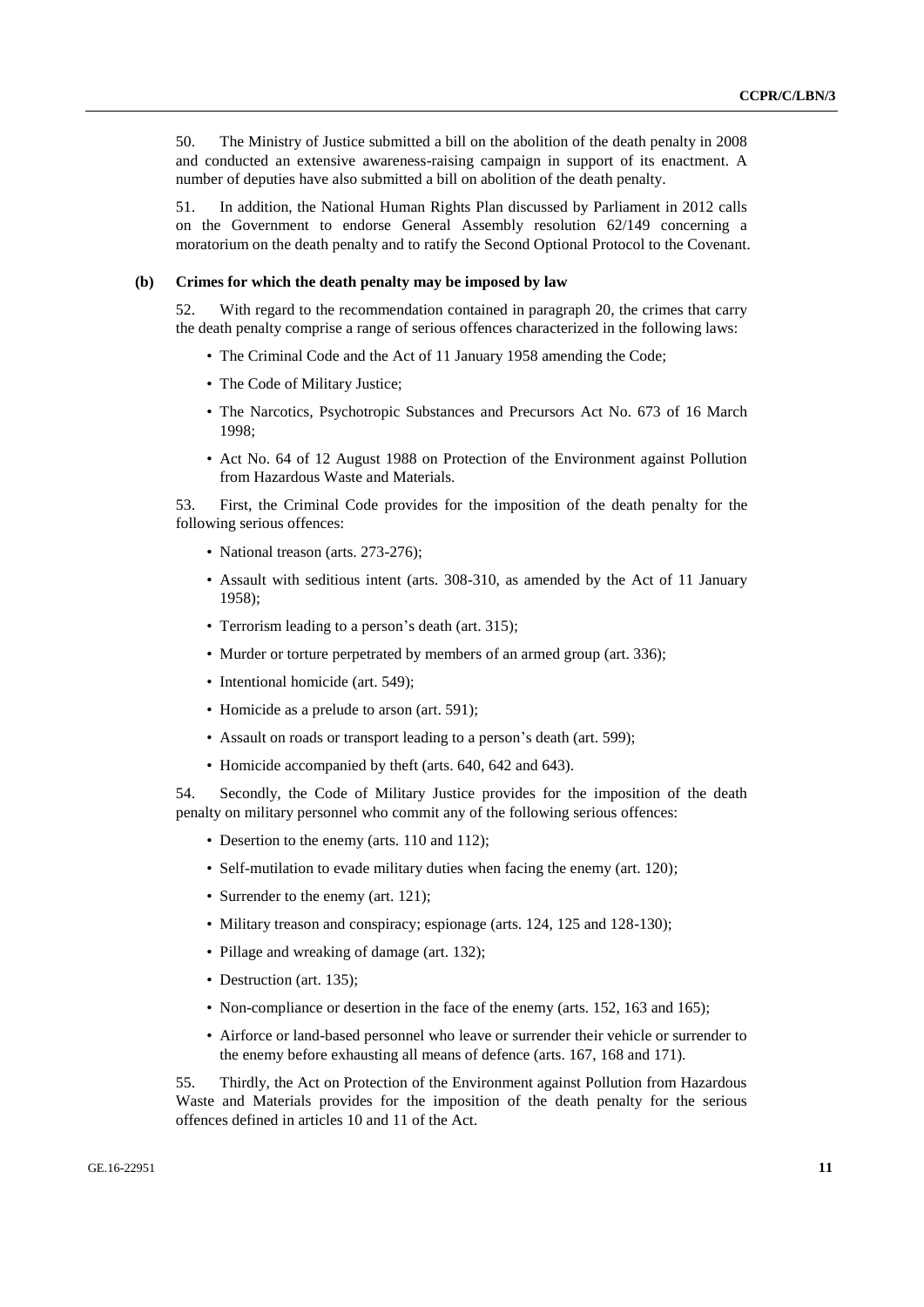56. The Narcotics, Psychotropic Substances and Precursors Act provides for the imposition of the death penalty for all breaches of article 140 concerning assaults on officials charged with implementing the Act.

#### **(c) Legal mechanisms for commuting the death penalty and granting exemptions**

57. All persons sentenced to death can request the court to commute the sentence to life imprisonment or to grant them an exemption.

58. The court may, acting on its own motion or in response to a request from the offender or his counsel, commute the death penalty to life imprisonment in the following cases:

- If the court considers that the motive was honourable. The motive is deemed to be honourable, according to the Code, if it is characterized by magnanimity and highmindedness, and if it is not marred by selfishness, personal considerations and the prospect of material gain (art. 193 of the Criminal Code).
- If the court determines that the offence was of a political nature (art. 198 of the Criminal Code).

59. If the court finds that the offender has an acceptable mitigating plea (arts. 251 and 252 of the Criminal Code) or that there are mitigating circumstances (art. 253 of the Criminal Code), it commutes the death penalty to a term of imprisonment of not less than one year and not more than seven years in the case of the former, and to hard labour for life or fixed-term hard labour for 7 to 20 years in the case of the latter.

60. Persons sentenced to the death penalty may be granted a general amnesty or a special pardon (arts. 147 and 150-156 of the Criminal Code). A general amnesty may be granted by a law passed by the legislature. In such cases, all primary penalties (such as the death penalty) or accessory and additional penalties are revoked (art. 150 of the Criminal Code). The President may grant a pardon after receiving the opinion of the Pardon Commission (arts. 391-393, 395 and 399 of the Code of Criminal Procedure). A person sentenced to the death penalty who is granted a pardon is entitled to compensation in accordance with article 170, paragraph 3, of the Criminal Code within a period not exceeding three years. Pardons do not cover accessory or additional penalties.

61. In addition, persons sentenced to the death penalty benefit from the provisions of the Penalty Enforcement No. 463/2002, as amended by Act No. 183/2011, which grants sentence enforcement judges the power to commute the death penalty to a term of imprisonment of 35 to 40 years, provided that the offender meets the general conditions for commutation of the sentence, in particular completion of a prison term of 30 years, good behaviour and payment of personal damages or exemption therefrom.

#### **(d) Legal provisions concerning the application of the death penalty, in particular with respect to children and pregnant women**

62. Pursuant to articles 420 and ff. of the Code of Criminal Procedure, the death penalty may be enforced only after consultation of the Pardon Commission and with the consent of the President of the Republic. The judgment is enforced pursuant to a decree specifying the location and method of execution. The sentence cannot be enforced on a Sunday, Friday or official holiday. It cannot be enforced against a pregnant woman until ten weeks after she has given birth. Pursuant to Act No. 422/2002 concerning the protection of juveniles in conflict with the law or at risk, juvenile courts must commute all death sentences for offences committed by a minor into terms of imprisonment of 5 to 15 years (arts. 6 and 15 of the Act).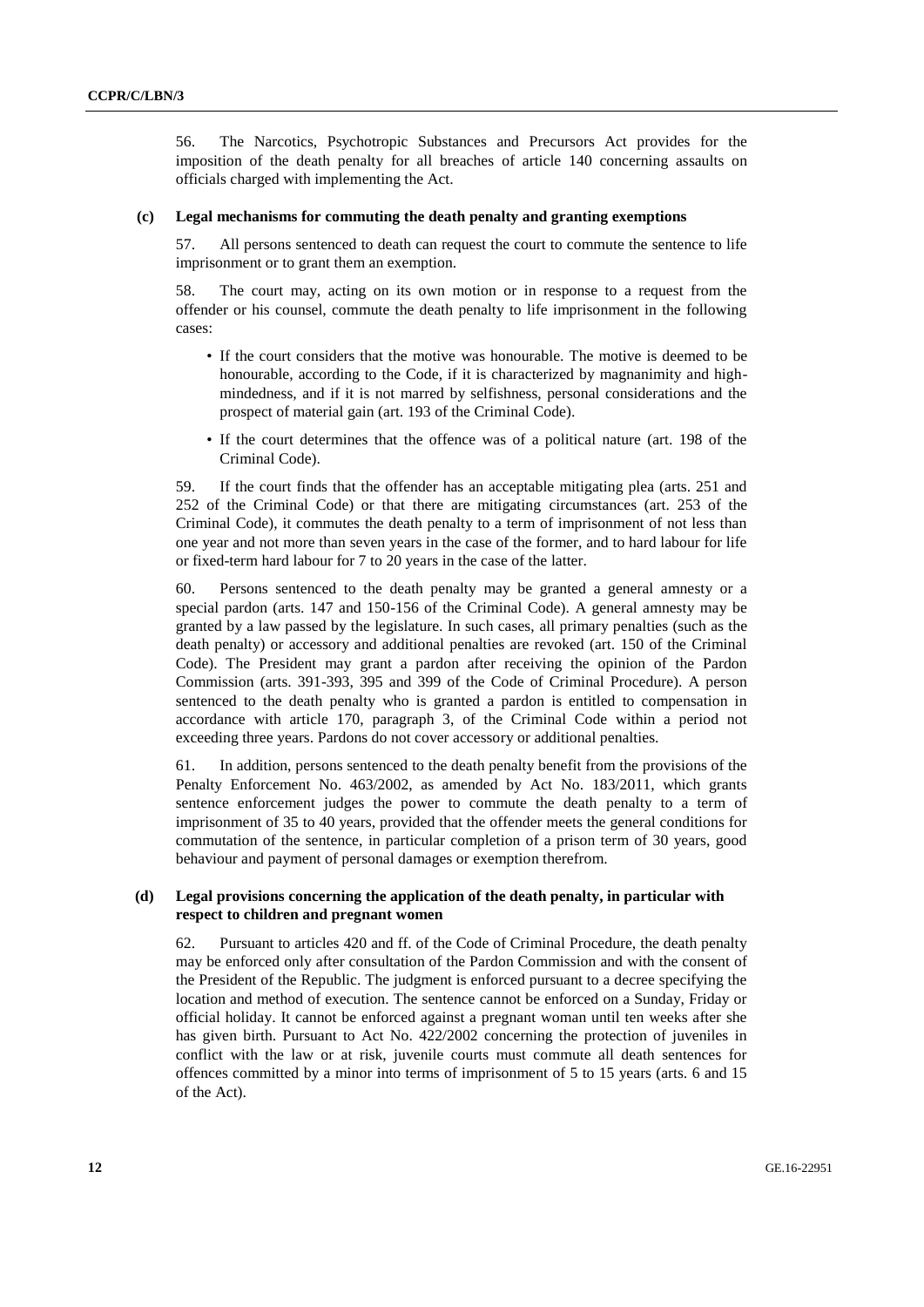#### **II. Article 7: The right not to be subjected to torture or to cruel, inhuman or degrading treatment or punishment or to medical or scientific experimentation without one's consent**

63. Article 8 of the Constitution enshrines the principle of protection of personal freedom, which naturally includes the right not to be exposed to a threat to one's personal integrity. The State also upholds the right not to be exposed to a threat to one's physical or psychological integrity by protecting the following rights:

(a) The right not to be subjected to torture or to cruel, inhuman or degrading treatment or punishment;

(b) The right not to be subjected to medical or scientific experimentation without one's consent;

#### **(a) The right not to be subjected to torture or to cruel, inhuman or degrading treatment or punishment**

64. With regard to the recommendation contained in paragraph 17 of the concluding observations and the implementation of article 7 of the Covenant, we wish to draw your attention to the initial report concerning the Convention against Torture and Other Cruel, Inhuman or Degrading Treatment or Punishment submitted by Lebanon to the Committee against Torture in March 2016, which provides details of all the steps taken by the State to combat and prevent torture.

- 65. Mention may be made in particular of the following:
	- Lebanese law protects a person's right not to be subjected to torture or to other cruel, inhuman or degrading treatment or punishment. Violations of that right are criminalized under various articles of the Criminal Code dealing with physical and psychological assault (arts. 371, 401, 547-549, 554-558, 573-578, 582 and 584).
	- The State broadened the scope of legal protection by ratifying the Convention against Torture and Other Cruel, Inhuman or Degrading Treatment or Punishment through Act No. 185 of 25 May 2000, and the Optional Protocol to the Convention through Act No. 12 of 5 September 2008, in line with the provisions of article 7 of the Covenant. It has also adopted preventive and punitive measures with a view to complying with its obligations in that regard.

#### **(b) The right not to be subjected to medical or scientific experimentation without one's consent**

66. The Code of Medical Ethics Act No. 240 of 22 October 2012 amending Act No. 288 of 22 February 1994 contains a section on human experimentation. Its provisions are consistent with article 7 of the Covenant. In particular, doctors are prohibited from prescribing any medication or performing any experimental treatment until wide-ranging, safe and expedient scientific studies and research have been conducted by a specialized university medical centre. The ethics committee of the medical centre must also grant approval for the treatment and the treatment must be registered with the Ministry of Health. The patient or, in the case of minors, his or her parents or legal representative must also consent to the treatment, which must be provided free of charge.

67. Abortion is prohibited by law. Therapeutic abortion is permissible only if there is a severe risk to the mother's life and no alternatives can be found. The consent of the mother, two medical specialists and the consulting doctor or surgeon is required.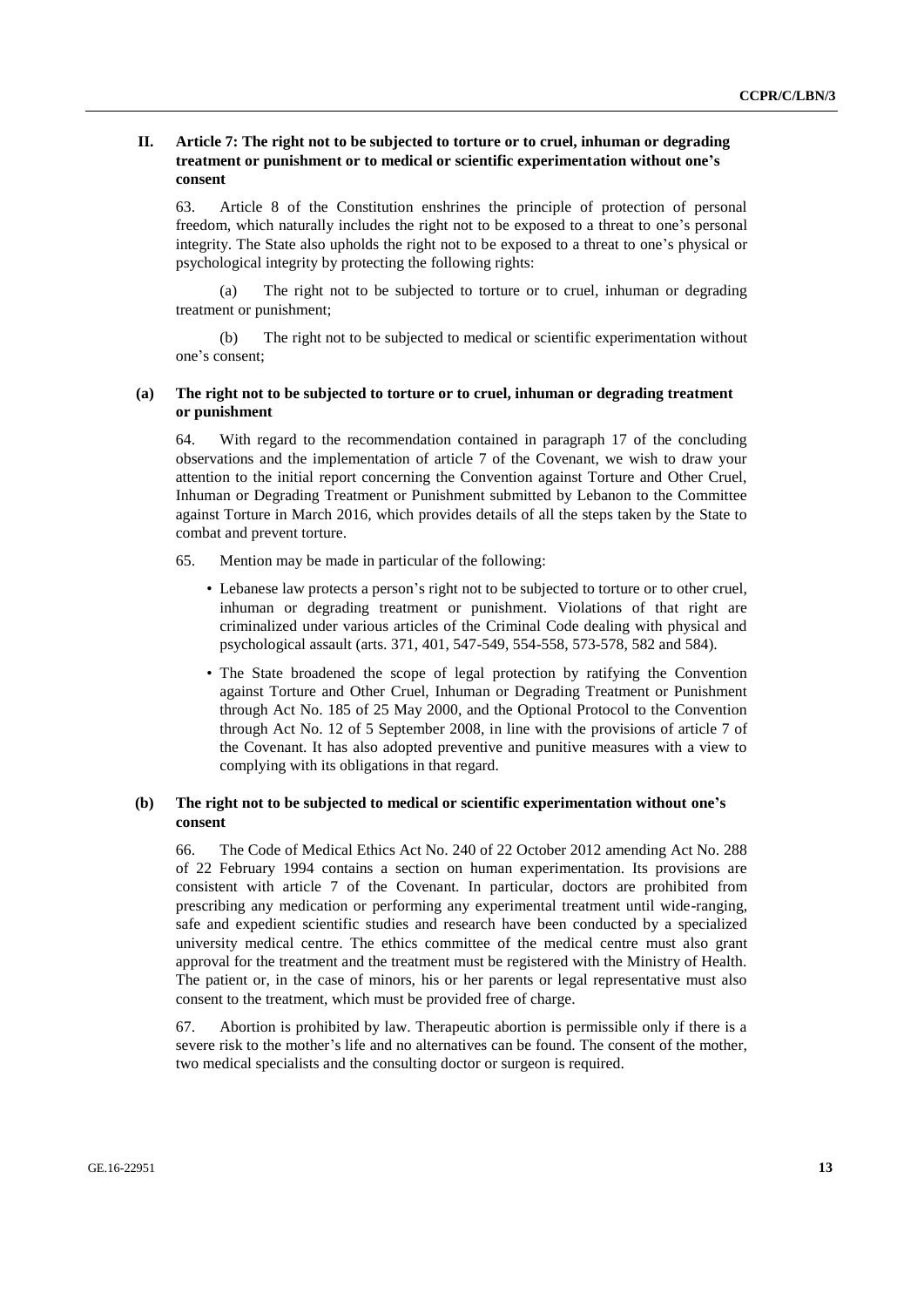#### **III. Article 8: The right not to be subjected to human trafficking**

68. In view of the gravity of the matter, the State is using all the means at its disposal and taking vigorous action to combat human trafficking and to protect its victims. The steps taken to that end include, in particular:

- Ratification of the Protocol to Prevent, Suppress and Punish Trafficking in Persons, Especially Women and Children, supplementing the United Nations Convention against Transnational Organized Crime (Act No. 682 of 24 August 2005);
- Enforcement of harsh penalties for the crime of trafficking in persons and establishment of legal mechanisms to assist and protect victims and witnesses (Act No. 164 of 24 August 2011);
- Setting of contractual terms for relations between the State and civil society institutions and associations involved in providing assistance and protection to women and child victims of trafficking and adoption of regulations governing such assistance (Decree No. 9082 of 10 October 2012);
- Establishment of a governmental committee composed of representatives of various ministries to produce a manual on the crime of human trafficking and a manual on indicators of the crime;
- Organization of training courses for law enforcement agents by the Ministry of Justice, the Ministry of the Interior and Municipalities, the Ministry of Labour and the Ministry of Social Affairs on how to deal with human trafficking offences and how to treat and support victims;
- Adoption by the Ministry of Social Affairs of the Sectoral Plan on Child Trafficking in Lebanon;
- Since the entry into force of Act No. 164, the Lebanese judiciary has begun to prosecute and punish perpetrators of the crime of human trafficking. The Office for the Protection of Decency of the Internal Security Forces has been renamed the Office to Combat Human Trafficking and Protect Human Decency.

69. The Ministry of Labour has taken a number of measures to promote the rights of migrant workers in domestic service and to prevent their exploitation for the commission of crimes of human trafficking. For instance, it has produced a standard employment contract and has signed memorandums of understanding with certain States of origin of migrants. On 16 July 2014, the Government submitted a bill on accession of Lebanon to the International Labour Organization (ILO) Domestic Workers Convention, 2011 (No. 189). To date, however, the Council of Ministers has not taken any steps to ratify it. The Ministry of Labour has developed a manual in a number of languages on the rights and obligations of foreign workers, which it distributes to workers on arrival at the airport and through the departments of the Ministry. It has also launched a hotline (No. 1740) to receive calls and complaints, and has set up a special administrative unit, the Inspection, Prevention and Safety Department, which is responsible for tracking all complaints concerning violations of workers' human rights and assigning labour inspectors to closely monitor the actions of employment agencies in order to prevent exploitation. It has also drawn up a blacklist of employers who abuse domestic workers.

#### **IV. Article 9: The right to liberty and not to be subjected to arbitrary detention**

70. The principle of protection of individual liberty and prevention of unlawful arrest, detention or confinement is enshrined in article 8 of the Constitution. The State's judicial and security agencies have taken vigorous action to guarantee the right to liberty and to prevent arbitrary detention, first and foremost by amending the Code of Criminal Procedure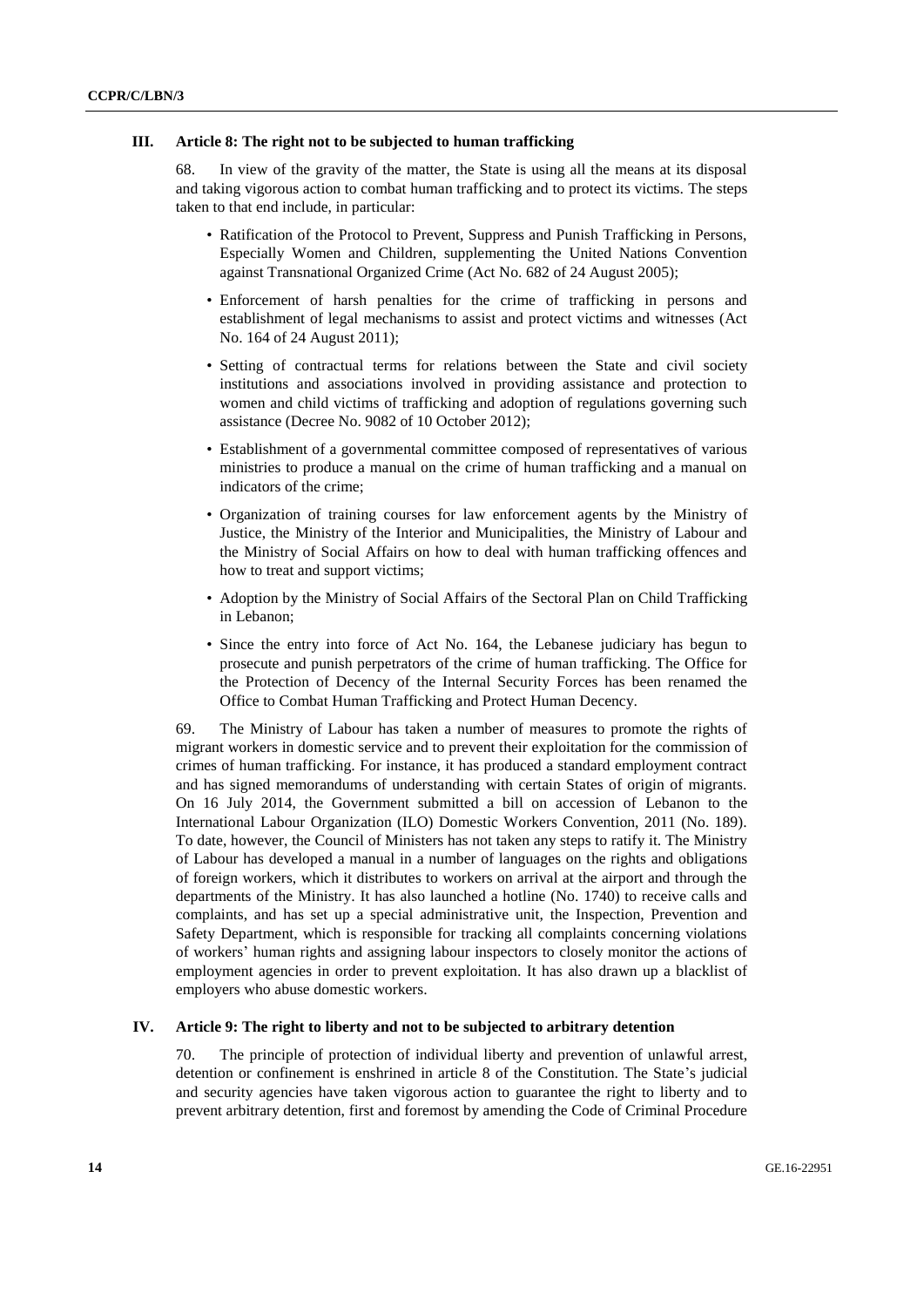through the adoption of Act No. 328 of 2 August 2001 and by guaranteeing the following core human rights:

(a) The right not to be arrested save in accordance with the law (art. 9, paras. 1, 4 and  $5$ );

(b) The right to be informed of the charges and the reasons for one's arrest (art. 9, para. 2);

(c) The right to a speedy investigation and the right to trial within a reasonable time (art. 9, para. 3);

(d) The right to alternatives to detention (art. 9, para. 3).

#### **(a) The right not to be arrested save in accordance with the law**

71. The authorities, in particular the judicial authorities, take all necessary measures (distribution of circulars by the Public Prosecutor's Office at the Court of Cassation, continuous training courses for judges and accountability mechanisms) to guarantee personal liberty and to ensure that no Lebanese citizen or foreign national is detained save in accordance with the following provisions contained in the new Code of Criminal Procedure:

- Judicial police officers may not carry out any action, investigation or procedure in respect of any person save under judicial supervision, nor may they apprehend any person without a decision by the competent judicial body, namely the competent public prosecutor (arts. 15, 16, 38-42 and 46-48 of the Code of Criminal Procedure).
- During the preliminary investigation period, suspects may be detained for no more than 48 hours. An extension for a similar period is permissible pursuant to a reasoned decision by the competent public prosecutor, regardless of whether the offence is a felony or a misdemeanour (arts. 32, 42 and 47).
- Search and investigation notices issued by the Office of the Public Prosecutor in respect of missing persons are valid for 10 days and may be extended by judicial order for a maximum of 30 days (art. 24).
- An initial detention for the purpose of investigation is permissible only if the offence is punishable by at least one year's imprisonment or if the person has a previous criminal conviction or has been sentenced to 3 months' imprisonment without suspension (arts. 46 and 107).
- The arrest warrant issued by the investigating judge must be reasoned and state the factual and material grounds for arrest (art. 107).

72. All persons, including judges and members of law enforcement agencies, who are found to have contravened any of the above provisions or legal principles are held accountable. The law guarantees victims the right to compensation by means of the following procedures:

• Pursuant to article 48 of the Code of Criminal Procedure, if a judicial police officer is found to have contravened the rules concerning custody, he is liable to prosecution for the offence of "deprivation of liberty" defined in articles 367-369 of the Criminal Code as well as to disciplinary penalties imposed by his administrative superiors.

73. If a judge commits the offence, he is also liable to prosecution for the offence of deprivation of liberty, subject to the rules of procedure governing the prosecution of judges.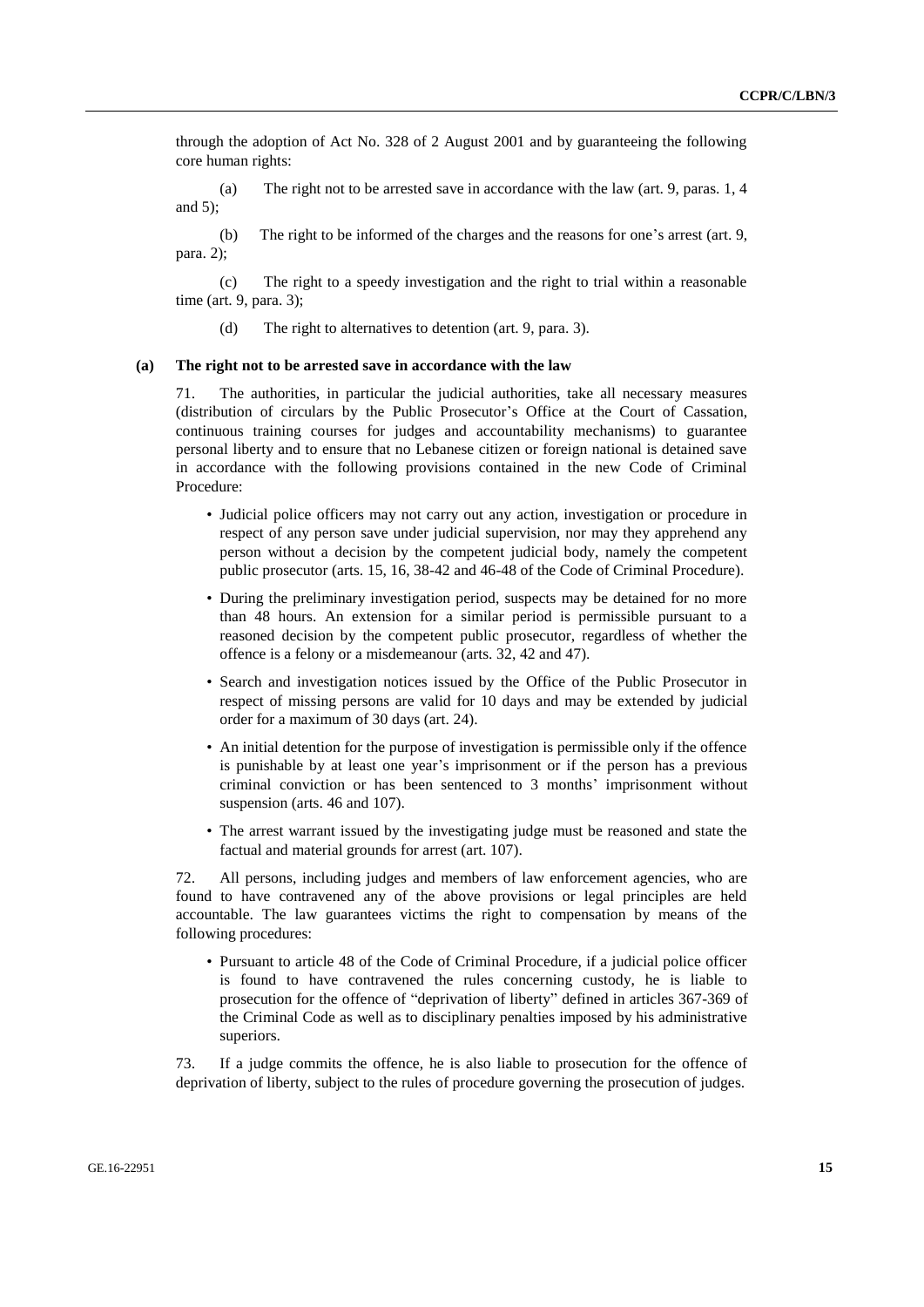- Any person who has been the victim of unlawful detention is entitled to file a claim for compensation before a civil or criminal court. The compensation awarded to victims of arbitrary arrest must be fair and proportionate to the material and psychological damages suffered.
- Victims may invoke the principle of State responsibility for the acts of its employees in order to bring a case before the State Shura Council with a view to claiming appropriate compensation for any infringement of the rules governing initial arrest committed by a State employee tasked with law enforcement during the performance of his duties that caused material or psychological damage to the victim.
- If the offender is a judge, the victim may invoke the provisions of the Code of Civil Procedure, which permit citizens to take legal action against the State on the grounds that it is liable for any act committed by a member of the judiciary in gross violation of his professional obligations, regardless of whether the person concerned is a court judge, an investigating judge or a public prosecutor.

#### **(b) The right to be informed of the charges and the reasons for one's arrest**

74. The investigating officer, whether he is a judge or a judicial police officer, must inform the person under arrest, having first verified his identity, of all the charges and evidence against him, without disregarding any of the facts that gave rise to the investigation. Failure to respect this right renders the record of the interrogation null and void, in accordance with article 76 of the Code of Criminal Procedure. The courts are responsible for ensuring that the rights of detainees are respected and for ruling that the interrogation during the initial investigation or subsequent questioning is null and void if it is found that the detainee's right to be informed of charges was not respected.

#### **(c) The right to a speedy investigation and the right to trial within a reasonable time**

75. The right of detainees to as speedy an interrogation as possible is enshrined in the new Code of Criminal Procedure, specifically in the section on the powers of the investigating judge, who is required to interrogate the detainee "forthwith" (arts. 107 and ff.). This right basically means that the interrogation should not be delayed without just grounds. The judicial authorities and the security agencies are endeavouring to guarantee that this right is respected to the extent possible, bearing in mind the considerable pressure under which detention centres are currently operating as a result of the rise in crime following the Syrian crisis.

76. Article 108 of the new Code of Criminal Procedure contains clear provisions regarding the right to trial within a reasonable time:

- In the case of misdemeanours, the period of pretrial detention may not exceed two months. This period may be extended for a similar period where absolutely necessary. Exceptions apply to persons previously sentenced to at least one year's imprisonment.
- In the case of felonies, the period of pretrial detention may not exceed six months. This period may be extended for a similar period on the basis of a reasoned decision. Exceptions apply to persons charged with homicide, drug-related offences, attacks on State security or felonies which represent a global danger, and persons with a previous criminal conviction.

77. In this context, the Supreme Judicial Council and the Public Prosecutor's Office at the Court of Cassation have issued a number of circulars containing guidelines for investigating judges and criminal court judges on the provisions of aforementioned article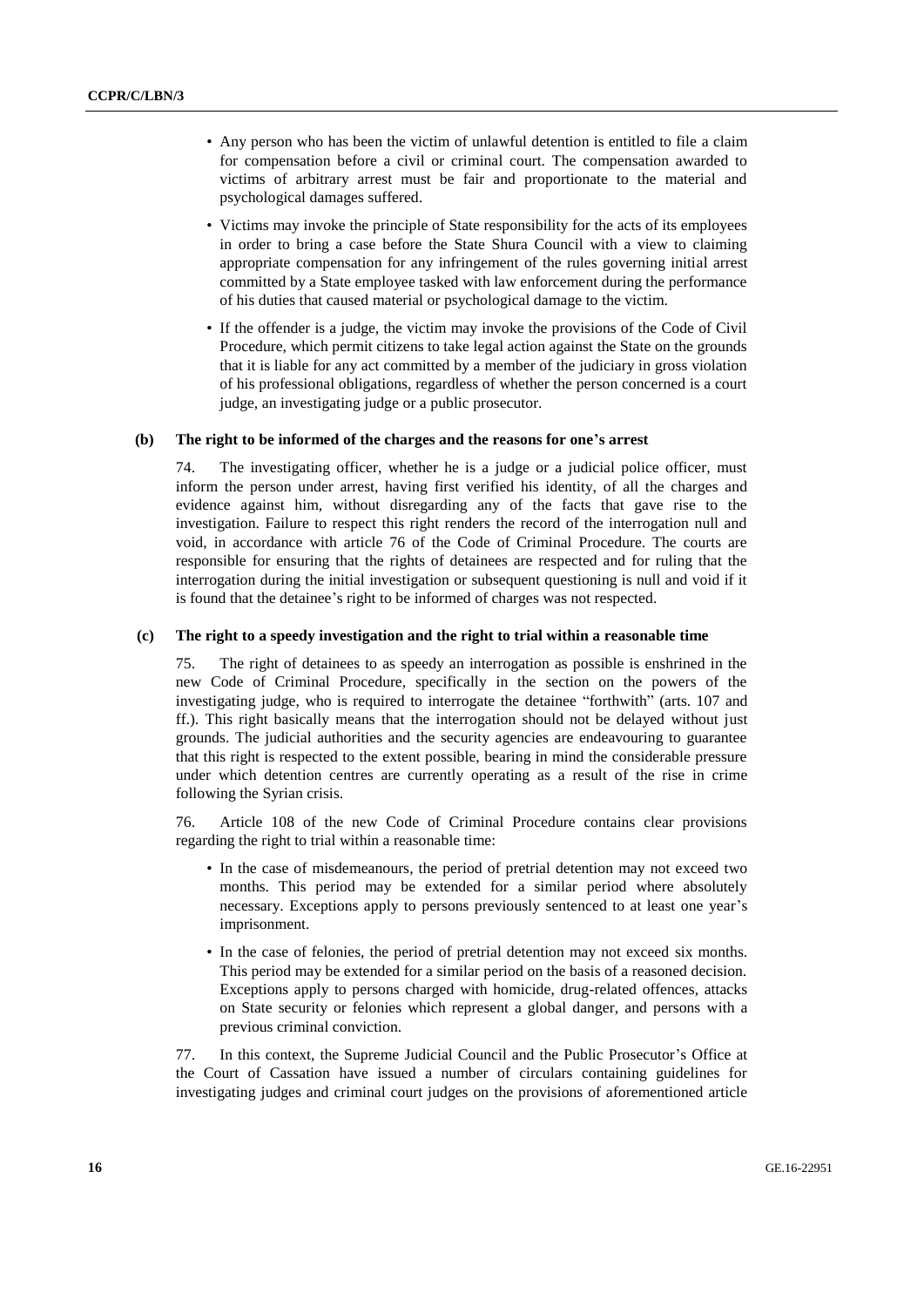108. Training courses on pretrial detention and the obligation to refer detainees for trial as speedily as possible are conducted on a regular basis.

#### **(d) The right to alternatives to detention**

78. Detention constitutes an exception to the principle of liberty. Accordingly, article 111 of the new Code of Criminal Procedure permits investigating judges, regardless of the nature of the offence and after consulting the Public Prosecutor's Office, to place the defendant under judicial supervision as an alternative to detention, imposing one or more of the following conditions:

- To reside in a specified location, not to leave it and to select a domicile therein;
- Not to frequent certain locations;
- To deposit his passport with the Registry of the Investigation Department and to notify the Directorate General of Public Security thereof. The period for which a passport is withheld may not exceed the legal duration of pretrial detention;
- To undertake to remain within the area of supervision and to report regularly to the supervisory centre;
- To refrain from practising certain professions during the period of supervision;
- To undergo regular medical examinations and laboratory analyses during a period specified by the investigating judge;
- To deposit a surety specified by the judge.

79. Investigating judges implement the foregoing legal provisions both in order to safeguard the rights of litigants and to alleviate the problem of prison overcrowding.

#### **V. Article 10: The rights of prisoners**

80. The law guarantees the rights of persons deprived of their liberty. The authorities are doing everything in their power to ensure that such rights are respected. The legal provisions and the measures taken to guarantee their implementation are set out below:

(a) The right of prisoners to be treated with humanity (para. 1);

(b) The right of accused persons to be segregated from convicted persons (para. 2 (a));

- (c) The right of accused juveniles to be separated from adults (para. 2 (b));
- (d) The right of prisoners to reformation and rehabilitation (para. 3).

#### **(a) The right of prisoners to be treated with humanity**

81. The law contains a set of rules aimed at ensuring that prisoners are treated with humanity. Prisoners' basic rights that may not be violated are enshrined in a number of laws: articles 46 and 58 of the Criminal Code; articles 49, 52, 53, 56, 59, 60, 67, 80, 109, 110 and 111 of Decree No. 14380/1949 on prisons run by the Directorate General of the Internal Security Forces; articles 26, 29, 31, 38, 42 and 43 of Decree No. 6236 concerning prisons and detention centres subject to the authority of the Ministry of National Defence; articles 410 and 411 of the Code of Criminal Procedure; and article 4 of Penalty Enforcement Act No. 463 of 17 September 2002. In practice, however, prisons and detention centres do not fully respect and comply with all prisoners' rights owing to the overcrowding crisis and the failure of successive governments to keep pace with the increase in prisoners and to monitor the use of budgetary appropriations for the construction of new prisons in various parts of the country. The increase in the number of detained and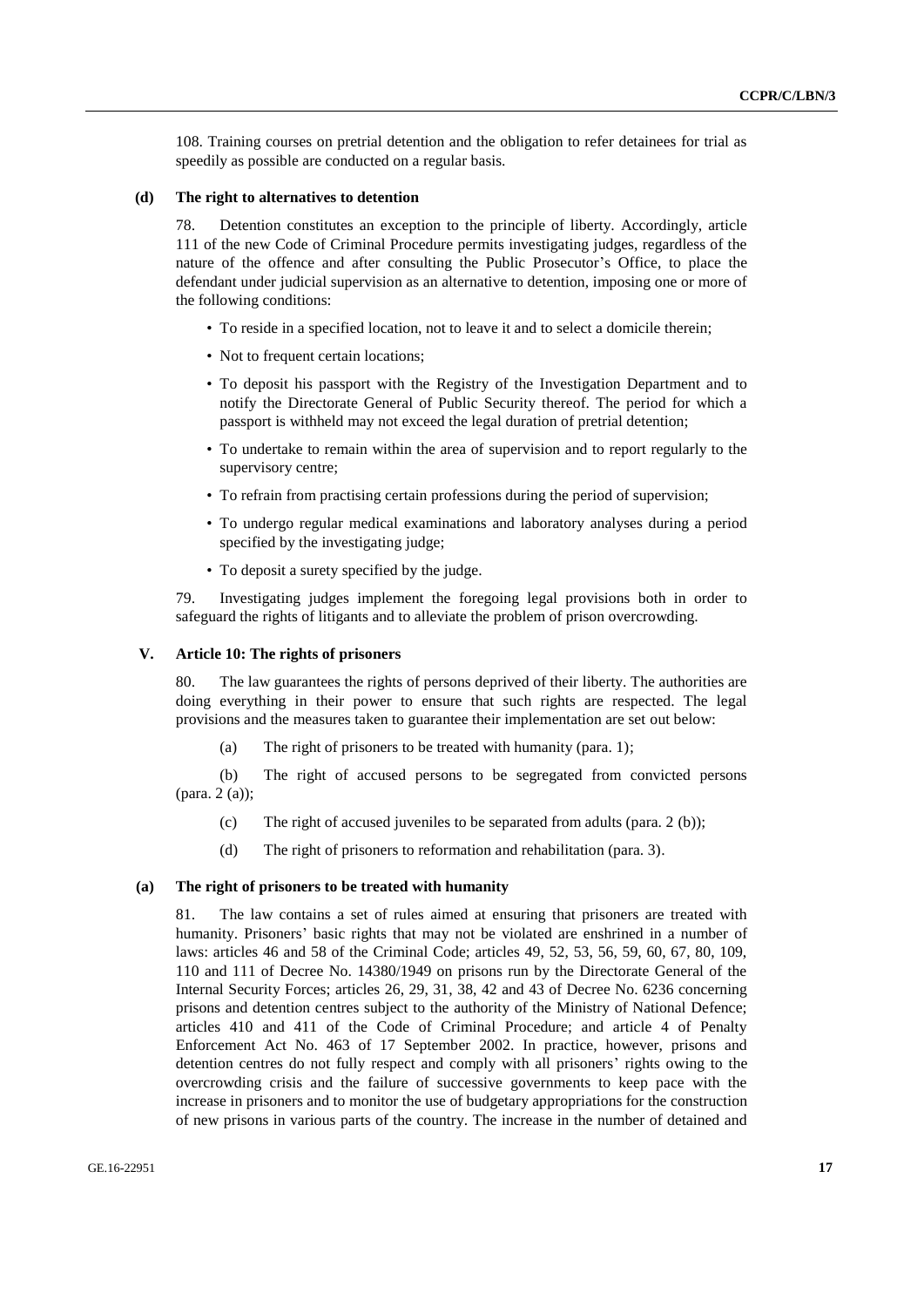convicted persons in Lebanese prisons following the Syrian crisis and the need to prevent terrorists from operating within prisons have exacerbated the problem. However, the State is taking vigorous action, despite these challenges, to ensure that prisoners are treated with humanity.

82. The action taken by the Lebanese State to guarantee humane treatment of prisoners is reflected in detail in section 16 of the country's initial report submitted to the Committee against Torture in March 2016. Kindly refer to that report for further information. The following key measures should be highlighted:

- Pursuant to Decision No. 34 of 7 March 2012, the Government adopted a national strategy for transferring responsibility for prison administration from the Ministry of the Interior to the Ministry of Justice;
- The Government adopted Act No. 216 of 30 March 2016, which reduced the prison year from 12 to 9 months;
- The Prisons Directorate was established at the Ministry of Justice and a judge was appointed to supervise, monitor and organize the prison system;
- Judicial committees have been formed in the governorates to review the implementation of Penalty Enforcement Act No. 463/2002 of 17 September 2002, as amended by Act No. 183/2011 of 5 October 2011, with particular reference to the reduction of sentences;
- The Ministry of Social Affairs established a centre for development services in Roumieh prison;
- Administrative units were established within various law enforcement agencies (the Directorate General of Public Security, the Directorate General of the Internal Security Forces and the leadership of the Lebanese Army) with a view to improving detention conditions and guaranteeing prisoners' rights.

#### **(b) The right of accused persons to be segregated from convicted persons**

83. The principle of segregating convicted persons from accused persons is enshrined in the law. However, detention conditions in Lebanese police stations and prisons are not ideal. They are marred by inadequate facilities, services and infrastructure, which is a consequence of the unstable political and security situation in Lebanon. These circumstances have had an adverse impact on compliance with the Standard Minimum Rules for the Treatment of Prisoners. The principle of segregating accused persons from convicted persons is therefore not fully respected in the prisons. Nonetheless, the authorities, being fully aware of their responsibility for improving prisoners' living conditions, are making every effort to guarantee respect for the principle.

#### **(c) The right of accused juveniles to be separated from adults**

84. The Lebanese authorities respect the principle of separation of accused juveniles from adults in detention centres and prisons. Juveniles are detained or imprisoned in designated facilities until they can be transferred to Roumieh prison, under the supervision of the Juvenile Protection Division of the Ministry of Justice.

#### **(d) The right of prisoners to reformation and rehabilitation**

85. Adult prisoners do not yet enjoy the right to reformation and rehabilitation. Official action to that end remains inadequate, particularly in the wake of the internal and regional political and security crises afflicting Lebanon. International and internal non-governmental organizations play a significant role in providing reformation and rehabilitation services to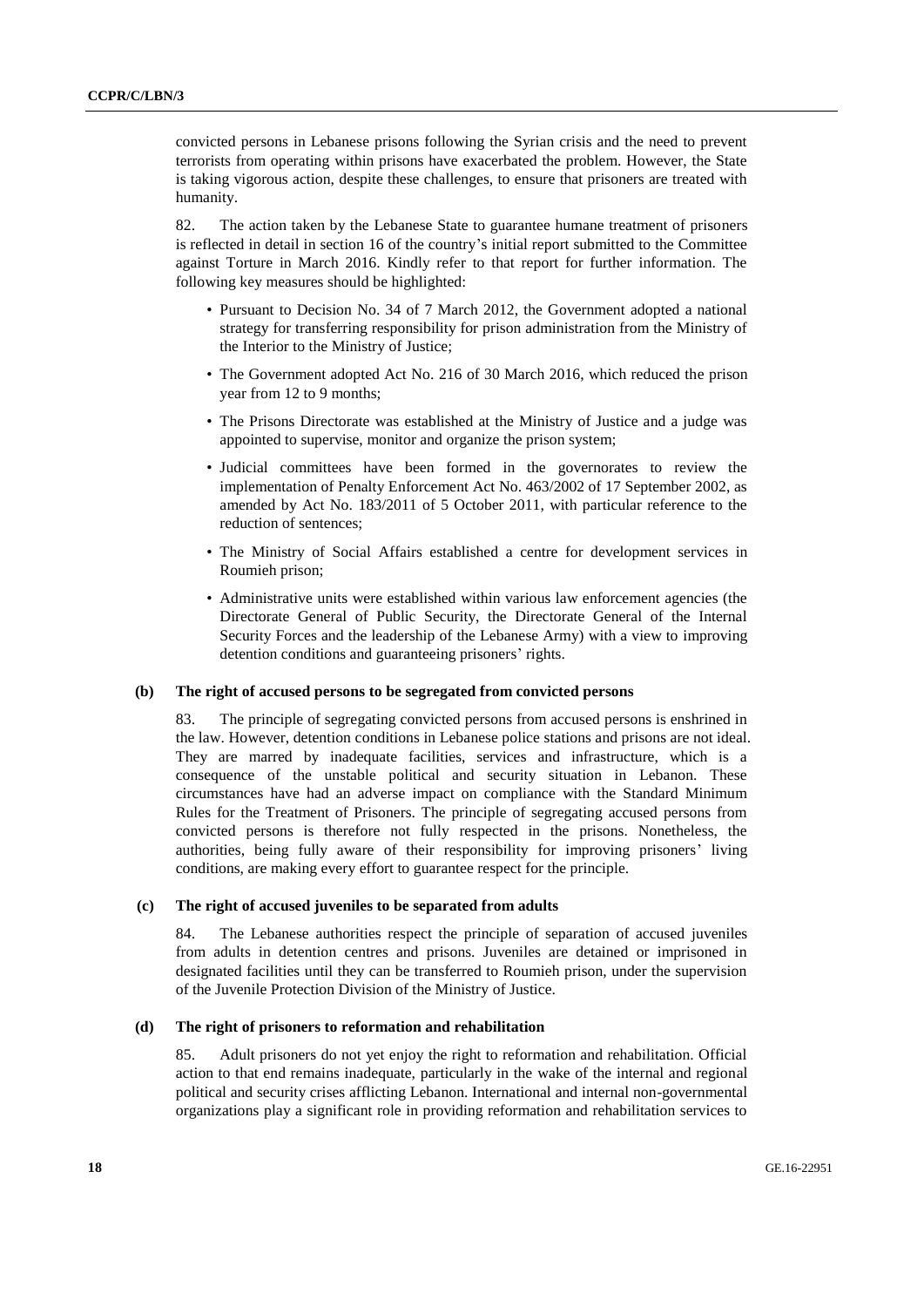prisoners, particularly psychological and social services. The situation is different for juveniles, as prison conditions have been brought more closely into line with the Standard Minimum Rules and international standards. The State is continuously engaged in developing special prison wings for them and ensuring that their fundamental rights are respected.

#### **VI. Article 11: The right not to be imprisoned merely on the ground of inability to fulfil a contractual obligation**

86. There is nothing new to report in this regard. The State reaffirms that all legal texts treat imprisonment as a penal sanction that cannot be imposed unless a person has committed a criminal offence and that cannot be imposed merely on the ground of inability to fulfil a contractual obligation (see the report submitted in 1997).

#### **VII. Article 12: The right to liberty of movement and freedom to choose one's residence**

87. The State respects the right to liberty of movement and freedom to choose one's residence. This right is not subject to any restrictions except those provided for in article 12, paragraph 3, of the Covenant.

88. A question has been raised regarding violations of that right in the case of foreign nationals in Lebanon. Kindly refer to the information provided in connection with article 2 of the Covenant.

#### **VIII. Article 13: The right of foreign nationals not to be arbitrarily expelled from the country**

89. The right of foreign nationals not to be arbitrarily expelled from the country is enshrined in Lebanese law. They may not be expelled save in accordance with the law and in pursuance of a decision issued by one of the following authorities:

- The Council of Ministers, based on a recommendation by the Minister of Justice and on a report submitted by the Public Prosecutor of the Court of Cassation directing the State to comply with a request for extradition of the foreign national submitted by his country of origin;
- Lebanese courts: a criminal court or a competent criminal court judge;
- The Director-General of Public Security.

90. Decisions on extradition requests are made by the Public Prosecutor's Office of the Court of Cassation, the Ministry of Justice and the Council of Ministers in accordance with the Criminal Code (arts. 31-34) and bilateral international treaties. The courts may not impose a penalty of expulsion save in accordance with a clear-cut legal provision. Such penalties are precluded, in line with article 3 of the Convention against Torture, where there are substantial grounds for believing that foreign nationals would be in danger of being subjected to torture in their countries. The Director-General of Public Security may issue a decree to expel a foreign national if he considers that his presence in Lebanon poses a threat to security and law and order. The foreign national is entitled to appeal against the decree and the Director-General may decide not to expel him if he considers that the grounds invoked are sufficiently robust. In the event that the Director-General abuses his authority to expel a foreign national, the person concerned is entitled to appeal to the court of summary jurisdiction with a view to preventing the implementation of the deportation order and challenging the legitimacy of the order before the State Shura Council.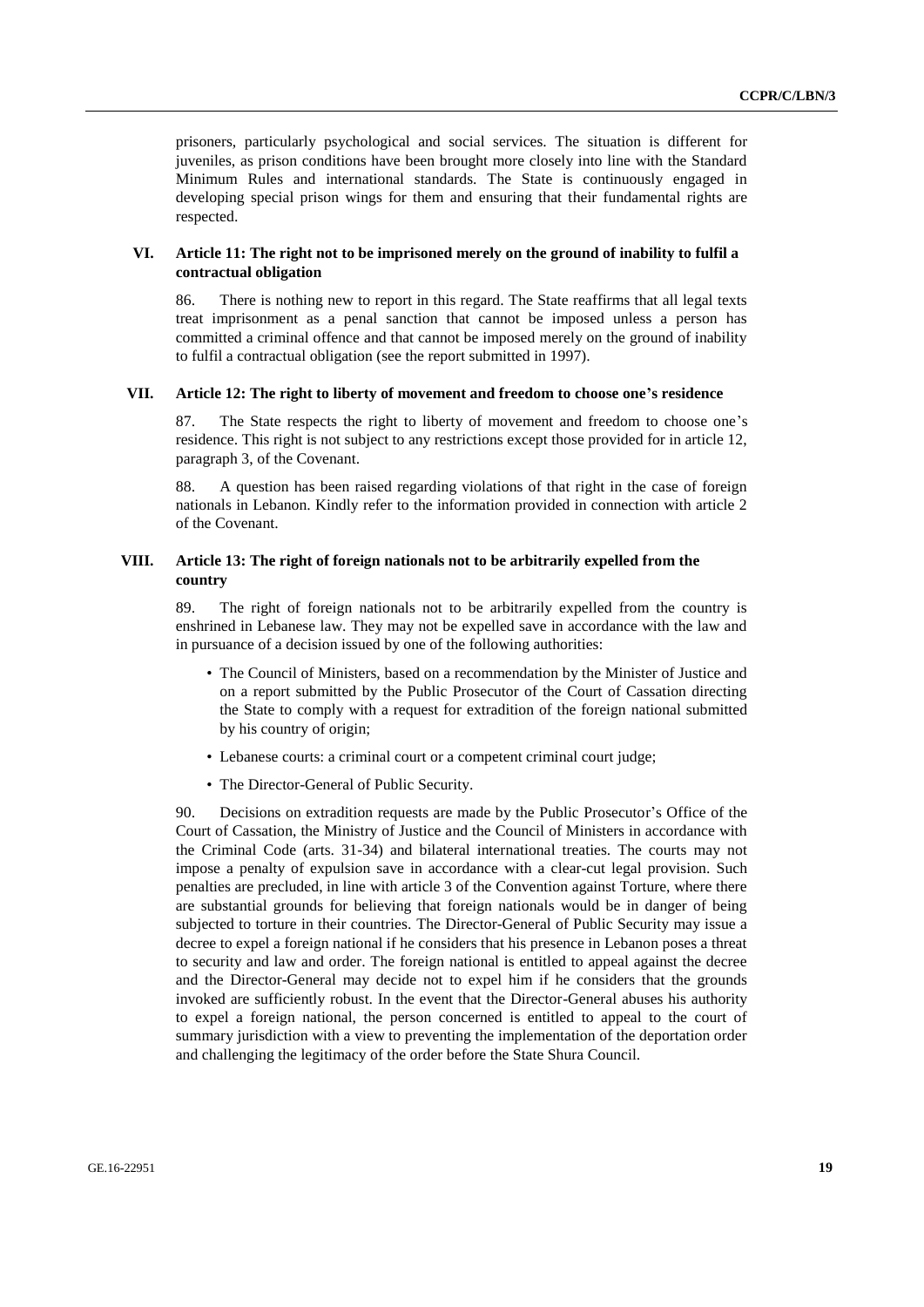#### **IX. Article 14: Human rights before the courts**

91. The Code of Civil Procedure, the new Code of Criminal Procedure and the Criminal Code contain provisions guaranteeing the following rights of Lebanese citizens and foreign nationals before the courts:

(a) The right to have recourse to a competent, independent and impartial tribunal established by law that guarantees a fair and public trial;

- (b) The right to be presumed innocent;
- (c) The right to receive minimum guarantees in legal proceedings;
- (d) The right of juveniles to special treatment;
- (e) The right to appeal against judicial decisions;
- (f) The right not to be tried more than once for the same offence.

92. If any of these rights are violated, the judiciary has the authority to review the case and to compensate the victims.

#### **(a) The right to have recourse to a competent, independent and impartial tribunal established by law that guarantees a fair and public trial**

93. The right to have recourse to a competent, independent and impartial tribunal established by law that guarantees a fair trial is enshrined in Lebanese law (art. 7 of the Code of Civil Procedure). The State Shura Council enshrined this right through its Decision of 1 April 2014 revoking the Decision of the Directorate General of Public Security that prevented lawyers from attending their clients' interrogation sessions on the ground that it violated the right to fair and public proceedings.

94. The need to safeguard this right has given rise to considerable criticism of the special military court. Numerous internal and international petitions have its abolition on the grounds that it has violated human rights pertaining to the application of the law, in particular by preventing victims from following the proceedings and claiming personal compensation from offenders. They may, however, have recourse to the civil courts, in accordance with article 134 and ff. of the Code of Obligations and Contracts, although this may prolong the duration of the trial. Moreover, this right may be exercised only when the military court has handed down a judgment. With regard to the recommendation contained in paragraph 14 of the concluding observations, three bills on the abolition of the military court and the restoration of jurisdiction over a number of offences to the courts of justice are currently being discussed in the Chamber of Deputies.

95. The courts uphold the principle of a public trial except in the cases specified in article 14, paragraph 1, of the Covenant.

96. With regard to the principle of equality before the courts, kindly consult the information provided on article 2 of the Covenant.

97. With regard to the recommendation contained in paragraph 15 of the concluding observations concerning the independence of the judiciary, the legislative authorities are currently examining a number of bills aimed at ensuring the independence of the judiciary from the executive and legislative authorities.

#### **(b) The right to be presumed innocent**

98. The right to be presumed innocent is one of the fundamental rights of persons facing specific criminal charges and one of the basic principles applied by the courts at all stages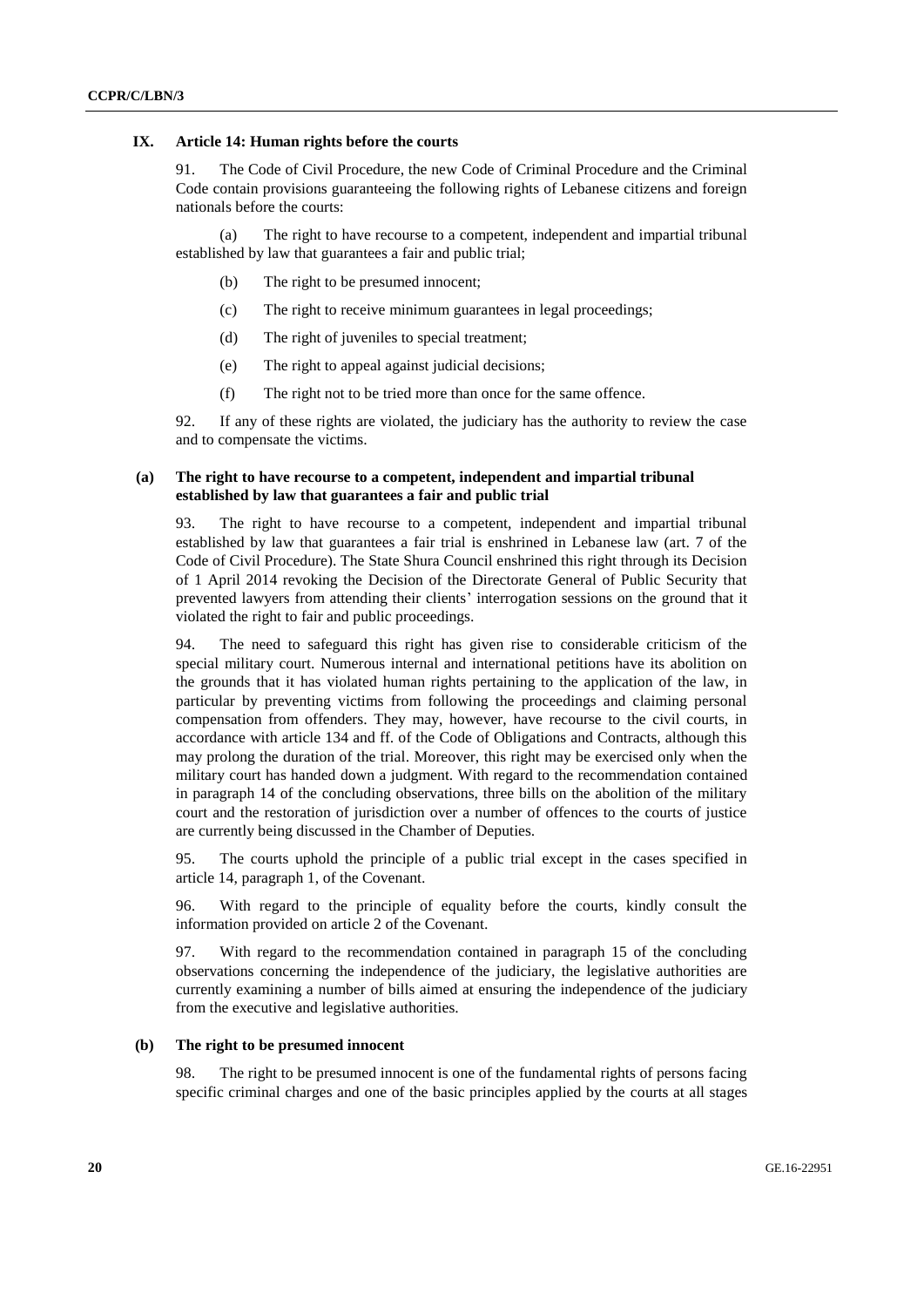of legal proceedings, especially the trial stage, since persons cannot be convicted so long as doubts remain as to whether they committed the offences with which they are charged.

#### **(c) The right to receive the minimum guarantees in legal proceedings**

99. Article 47 of the new Code of Criminal Procedure contains fundamental provisions that guarantee the rights of detainees prior to the launching of any legal action or investigation. Accordingly, all detainees enjoy the following rights, pursuant to the 2001 amendment to the Code:

- The right to be investigated by the legally competent authority, that is to say members of the Public Prosecutor's Office or a judicial police officer appointed by the competent public prosecutor or investigating judge;
- The right to speedy interrogation;
- The right to be informed of the nature of the offence with which one is charged and of the evidence that led to the charge;
- The right to meet with a lawyer whom one appoints by a declaration noted in the record of the preliminary investigations, without the need for a duly drafted power of attorney.

100. It should be noted that there are different legal positions as to whether defence counsel should be permitted to attend interrogation sessions with his client during the preliminary investigations. While some judges permit defence counsel to attend, others adopt a stricter interpretation of the law and deny permission.

- The right to assistance from a sworn interpreter if the detainee is not proficient in the Arabic language;
- The right to contact by telephone a member of one's family, one's employer, a lawyer of one's choosing or an acquaintance;
- The right to an examination by an authorized physician;
- The right to remain silent and not be compelled to speak.
- The right not to swear an oath where it could influence one's will.

101. Judicial police officers must inform suspects, as soon as they are taken into custody, of the rights set out above and note this measure in the record. Failure to comply with this procedure renders the interrogation null and void.

102. The right to a lawyer during the investigations and interrogation is a fundamental right recognized under the new Code of Criminal Procedure. Both the investigating judge and the trial judge must inform the detainee of this right before the proceedings begin. If the detainee has insufficient means to hire a lawyer, the Bar Association is notified so that it may assign a lawyer to act on the detainee's behalf.

103. Detainees must be informed of all requests to hear witnesses and are entitled to object to the hearing. They are also entitled to submit a list of witnesses for the defence.

104. With regard to the right not to be compelled to confess, see the information provided in the report concerning article 7 of the Covenant.

#### **(d) The right of juveniles to special treatment**

105. Act No. 422 concerning the protection of juveniles in conflict with the law or at risk was promulgated on 6 June 2002. It specifies measures and rights that must be respected in the case of juveniles on pain of rendering the investigation null and void, in particular: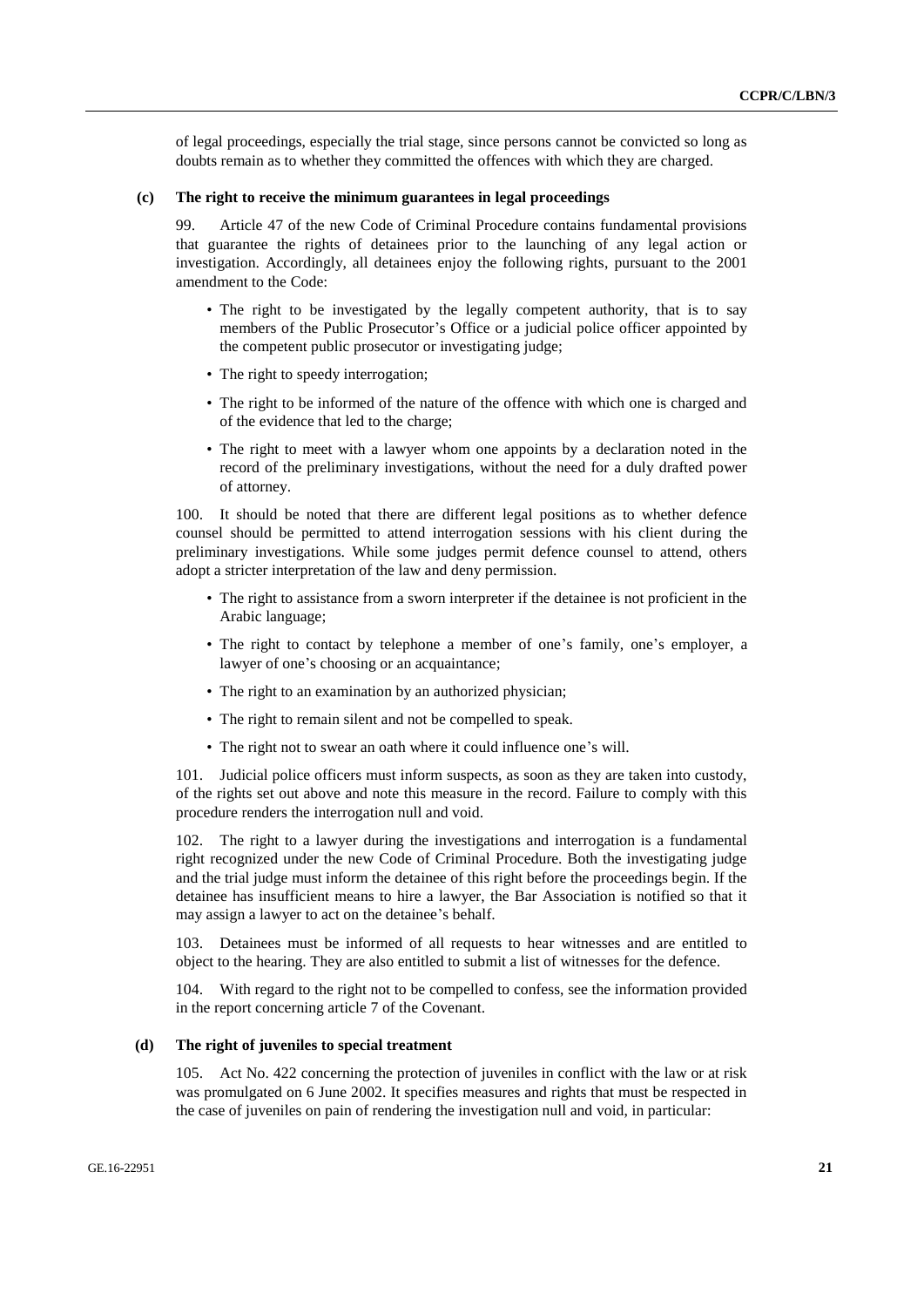- Juvenile offenders must be treated fairly and humanely, and investigators must do their best to ensure that they are spared judicial proceedings by adopting settlements, amicable solutions and non-custodial measures;
- Juveniles must not be detained with adults;
- The principle of the secrecy of investigations of juveniles must be observed and information must not be divulged concerning the nature or details of the offence (arts. 33 and 40);
- The family, parents or guardians of the juvenile must be informed immediately of the alleged offence;
- The designated social worker must be informed immediately and invited to attend the interrogation.

#### **(e) The right to appeal against judicial decisions**

106. The right to appeal against judicial decisions at two levels is enshrined in the law. Appeals against judicial decisions handed down by courts of first instance may be lodged with the courts of appeal, and appeals against decisions handed down by the latter may be lodged with the Court of Cassation, in accordance with the rules laid down in the Codes of Civil and Criminal Procedure. Persons against whom a final judgment of conviction has been handed down are legally entitled to a retrial if new and reliable grounds come to light and they may benefit from a general amnesty or a pardon.

#### **(f) The right not to be tried more than once for the same offence**

107. The right not to be tried twice for the same offence is enshrined in article 182 of the Criminal Code. Criminal court judges apply this principle, taking into account the interests of the defendant. Articles 27, 28 and 29 of the Criminal Code contain legal provisions governing the prosecution of defendants before foreign courts.

#### **X. Article 15: The right to respect for the principle of legality of offences and penalties**

108. The principle of the legality of offences and penalties, including precautionary measures, is enshrined in article 8 of the Constitution and articles 6 to 14 of the Criminal Code. The judiciary respects this principle when prosecuting or trying persons charged with a specific offence. A person cannot be prosecuted or convicted of an offence or sentenced to a penalty save pursuant to the law applicable at the time when the offence was committed. An exception to this principle occurs when the most lenient legislation is applied retroactively to the defendant. Where new legislation provides for more lenient penalties, eliminates a penalty or alleviates the terms of conviction, it is applied immediately and retroactively to persons found to have committed the offence on a date prior to its promulgation, unless a final judgment has already been handed down.

#### **XI. Article 16: The right to recognition as a person before the law**

109. All persons who possess legal identity documents are entitled to recognition as a person before the law. The law provides for legal procedures to ensure that undocumented persons are registered in the civil status registers. Kindly refer to the information provided in this report on article 2 of the Covenant concerning action taken to ensure that foreign nationals are recognized as persons before the law.

#### **XII. Article 17: The right to privacy**

110. The principle of respect for private life is enshrined in the law, which prescribes penalties for any violation thereof, particularly with respect to the following rights: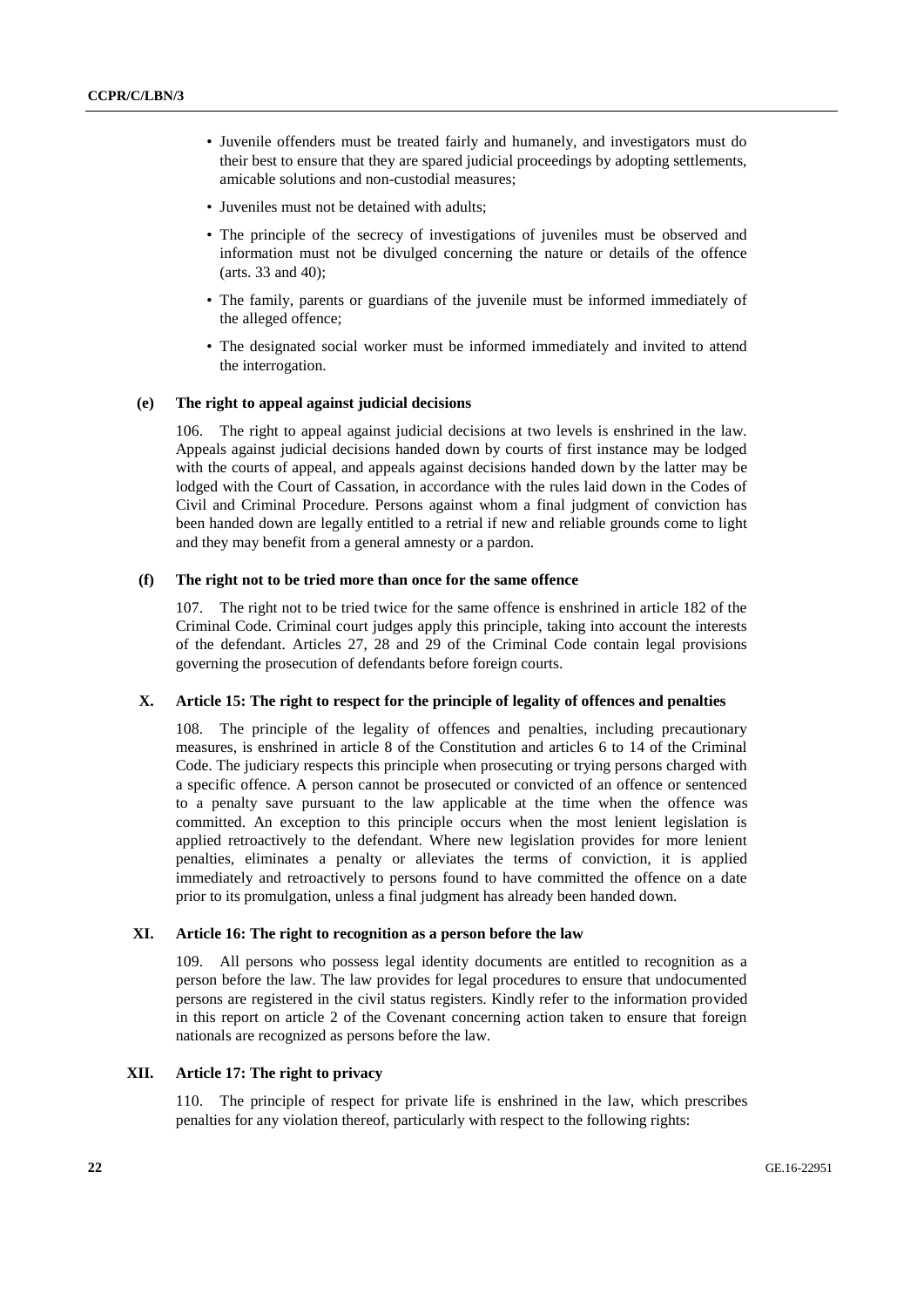- (a) The right to respect for the sanctity of the home;
- (b) The right to privacy of correspondence;
- (c) The right to one's reputation and honour.

#### **(a) The right to respect for the sanctity of the home**

111. The principle of respect for the sanctity of the home is enshrined in article 14 of the Constitution, which stipulates that no person may enter another person's home save in the circumstances prescribed by law. In light of the foregoing, articles 571 and 572 of the Criminal Code criminalize any act that violates the sanctity of the home. Moreover, articles 33 and 47 of the new Code of Criminal Procedure impose restrictions on the conduct of home inspections, in particular:

- A home inspection may be conducted pursuant to a decision by the public prosecutor or by judicial police officers acting under his supervision;
- Inspections must be conducted in the presence of the suspect, his counsel, two adult family members or two witnesses selected by the public prosecutor;
- Inspections may be conducted only between 5 a.m. and 8 p.m., unless the home owner explicitly agrees that the inspection may be conducted outside that time period.

#### **(b) The right to privacy of correspondence**

112. The Criminal Code contains a section that criminalizes the disclosure of confidential correspondence:

- Article 579 prescribes penalties for any person who, by virtue of his status, post, profession or area of work, obtains knowledge of a secret and divulges the secret without legitimate grounds, or uses it for his own benefit or for the benefit of another person.
- Article 580 prescribes penalties for any person attached to the post and telegraph services who abuses his position in order to view a sealed message, to damage or steal a message, or to redirect its contents to a person other than the addressee; it also prescribes penalties for any person attached to the telephone services who abuses his position in order to access and disclose the contents of a telephone call.
- Article 581 prescribes penalties for any person who wilfully damages or destroys a letter or telegram that is not addressed to him, who places a hoax telephone call, or who, knowing that he is not the intended recipient, reads a letter or telegram or listens to a telephone call containing information that is damaging to another person.
- On 27 October 1999, Act No. 140 concerning protection of the right to confidentiality of information transmitted by any means of communication was promulgated. It was amended by Act No. 158 of 27 December 2000, which reflects international human rights principles governing the monitoring of communications in terms of legality, legitimacy of purpose, necessity, relevance and proportionality. It also provides for a judicial decision in the case of offences punishable by a term of imprisonment of more than one year or an administrative decision in cases related to the fight against terrorism, offences against State security or organized crime.
- 113. In all cases, telephone calls may be intercepted only for a specified period.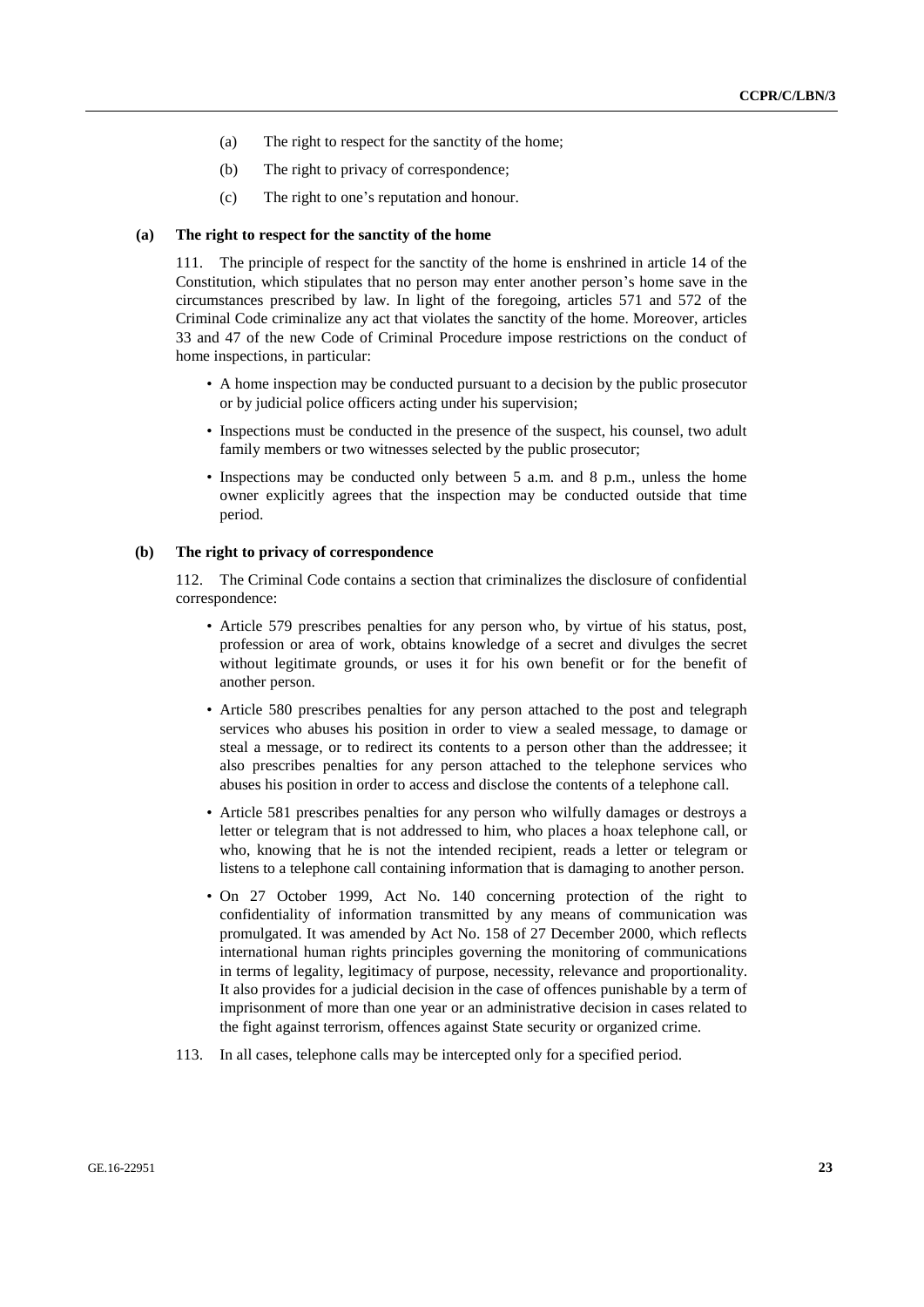#### **(c) The right to one's reputation and honour**

114. This right is protected under articles 582 and 584 of the Criminal Code, which criminalize libel, slander and defamation.

#### **XIII. Article 17: The right to freedom of belief**

115. Article 9 of the Constitution guarantees absolute freedom of belief. The State is required to respect all religions and creeds and to guarantee the free exercise of religious rites, provided that they do not pose a threat to law and order. The judiciary has played an important role in protecting freedom of belief by issuing a number of judicial rulings aimed at protecting religious practices. With regard to the recommendation contained in paragraph 23 of the concluding observations, a judicial ruling issued on 1 September 2012 contained a broad and explicit definition of freedom of belief, including freedom not to subscribe to any belief. A number of judicial rulings issued in 2014 established the right to change one's name if it was indicative of a religious affiliation.

116. On 21 October 2008 the Minister of the Interior and Municipalities issued a decree granting the numerous requests received from Lebanese nationals to delete all references to their religious denomination from their personal records. In addition, on 6 February 2009 he issued a circular that reaffirmed the right of all citizens to omit any reference in their civil status record to their religious denomination, or to delete any existing reference. It also underscored the obligation to accept citizens' right to omit any reference to their religious denomination in the civil registers. According to the Directorate General of Personal Status at the Ministry of the Interior and Municipalities, some 300 persons have had all references to their religious denomination removed from the records to date.

#### **XIV. Article 19: The right to freedom of opinion and expression**

117. With regard to the recommendation contained in paragraph 24 of the concluding observations, the provisions of Radio and Television Broadcasting Act No. 382/94 and Decree No. 7997/96 have not yet been amended. This may not be interpreted as imposing restrictions on freedom of opinion and communication in Lebanon, given that all political parties and religious communities enjoy complete freedom to express their opinions via licensed television and radio stations.

118. Any restrictions on freedom of the media, and the justifications for their imposition, may stem from previous censorship imposed by the Directorate General of Public Security on certain films, plays, imported cultural materials and foreign publications, reports and pamphlets (art. 1 of Legislative Decree No. 2 of 1 January 1977; art. 1 of the Film Monitoring Act of 27 November 1947; art. 9 of Decree No. 2873 of 16 December 1959; and Legislative Decree No. 55 of 5 August 1967). The Minister of Information also has the authority to ban the importation of any foreign publication into Lebanon if there are grounds for such a ban (art. 50 of the Publications Act). The administrative authorities have the authority to ban any intellectual or artistic work that could undermine security, offend national sentiment or public morals, or incite denominational strife, all of which fall within the permissible restrictions set forth in article 19, paragraph 3, of the Covenant.

119. The right to access information is another area that may give rise to criticism regarding the right to freedom of opinion and expression, especially since the Constitution and domestic legislation do not explicitly provide for free access to information (notably information produced by the ministries and public administrative authorities). A bill on the right of access to information and on the protection of whistle-blowers was drafted for submission to the Chamber of Deputies in 2009. It has not yet been adopted, however, owing to delays in bringing it before the Chamber of Deputies for discussion and the suspension of legislative sessions due to the unstable political and security situation.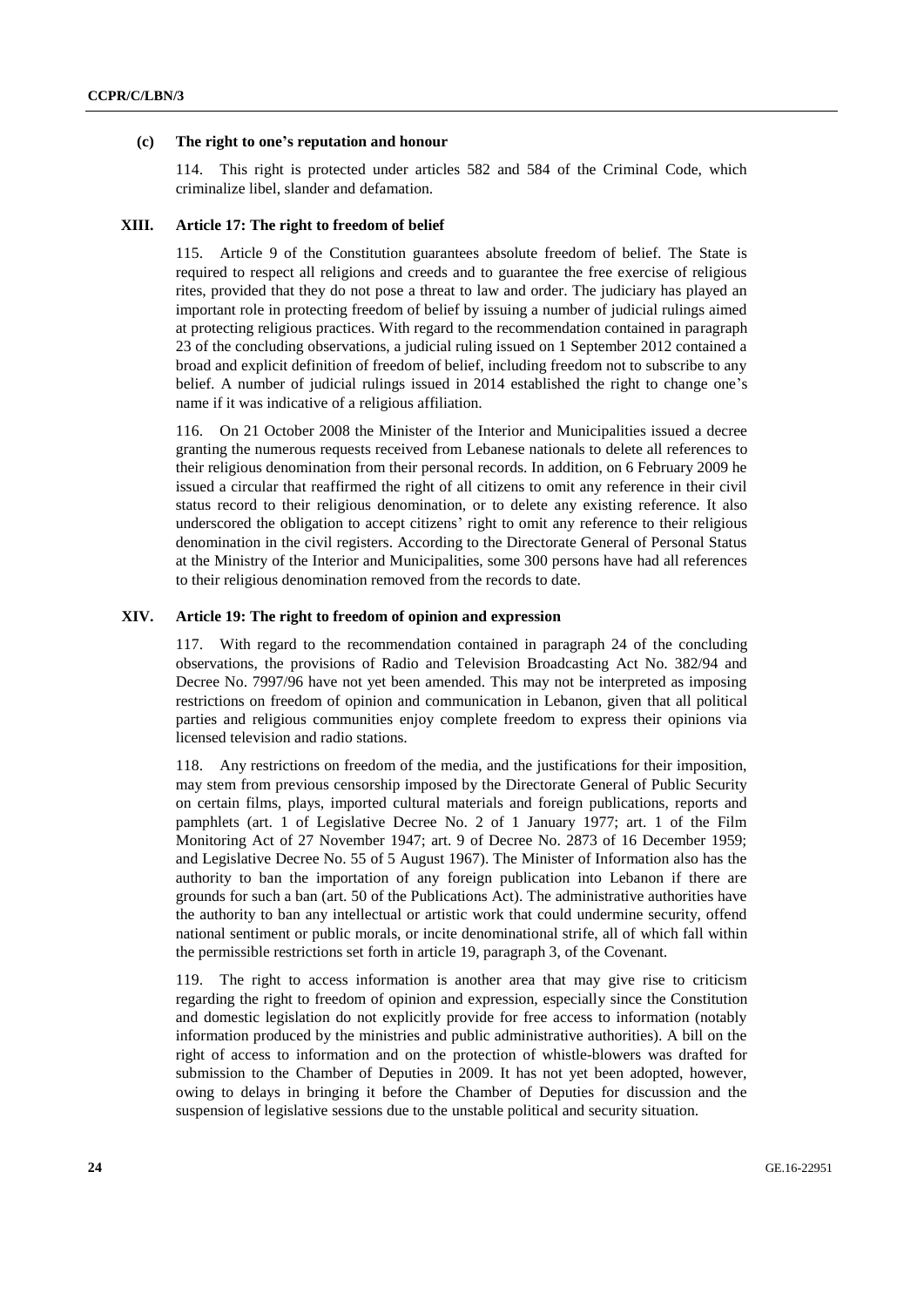#### **XV. Article 20: The right to criminalize war propaganda and advocacy of hatred**

The Criminal Code criminalizes all incitement to war or conflict between national groups and all advocacy of national, racial or religious hatred, in particular:

- Incitement to sectarian discord or strife (arts. 295, 308, 310, 313, 317 and 318 of the Criminal Code and art. 25 of Legislative Decree No. 104 of 30 June 1977 amending certain provisions of the Publications Act);
- Blasphemy in public (art. 473 of the Criminal Code);
- Disparagement of religious rites in public (art. 474 of the Criminal Code);
- Obstruction of religious ceremonies and destruction of places of worship (art. 475 of the Criminal Code);
- Violation by the clergy of the legal provisions governing religious conversion (art. 476 of the Criminal Code).

121. These provisions may not be deemed to constitute a violation of the right to freedom of opinion and expression, as they fall within the permissible restrictions set forth in article 19, paragraph 3, of the Covenant.

#### **XVI. Article 21: The right of peaceful assembly**

122. With regard to the recommendation contained in paragraph 26 of the concluding observations, the right to peaceful assembly in Lebanon was enhanced after the withdrawal of Syrian forces from the country. Prior to 2006 the right was frequently violated, but after the withdrawal of the Syrian forces the State took steps to protect the right on numerous occasions, for example:

- After the assassination of the former Prime Minister in 2005, large numbers of citizens assembled to demand the withdrawal of Syrian forces from Lebanon;
- After the withdrawal of the Syrian forces, a number of citizens assembled to express their gratitude to the Syrian Arab Republic for the assistance that it had provided to Lebanon;
- In 2013 civil servants held demonstrations to demand better pay and the introduction of grade and salary scales;
- In July 2015 civil society activists gathered in Lebanon to demand a solution to the garbage crisis and the resignation of the Government as the crisis escalated.

123. The authorities have undertaken to protect and guarantee the right to peaceful protest provided that all restrictions designed to maintain security and public order and to protect the rights and freedoms of others are respected. A great deal of criticism was expressed regarding the violation by the law enforcement authorities of the right of assembly and peaceful protest during the demonstrations calling for an end to the garbage crisis. The following should be taken into account:

1. Not all the gatherings were peaceful; in some cases, law enforcement officers and private property were attacked.

2. Any assault or excessive use of force against a citizen by law enforcement officers is subject to review by the courts in order to ensure accountability and to compensate the victims.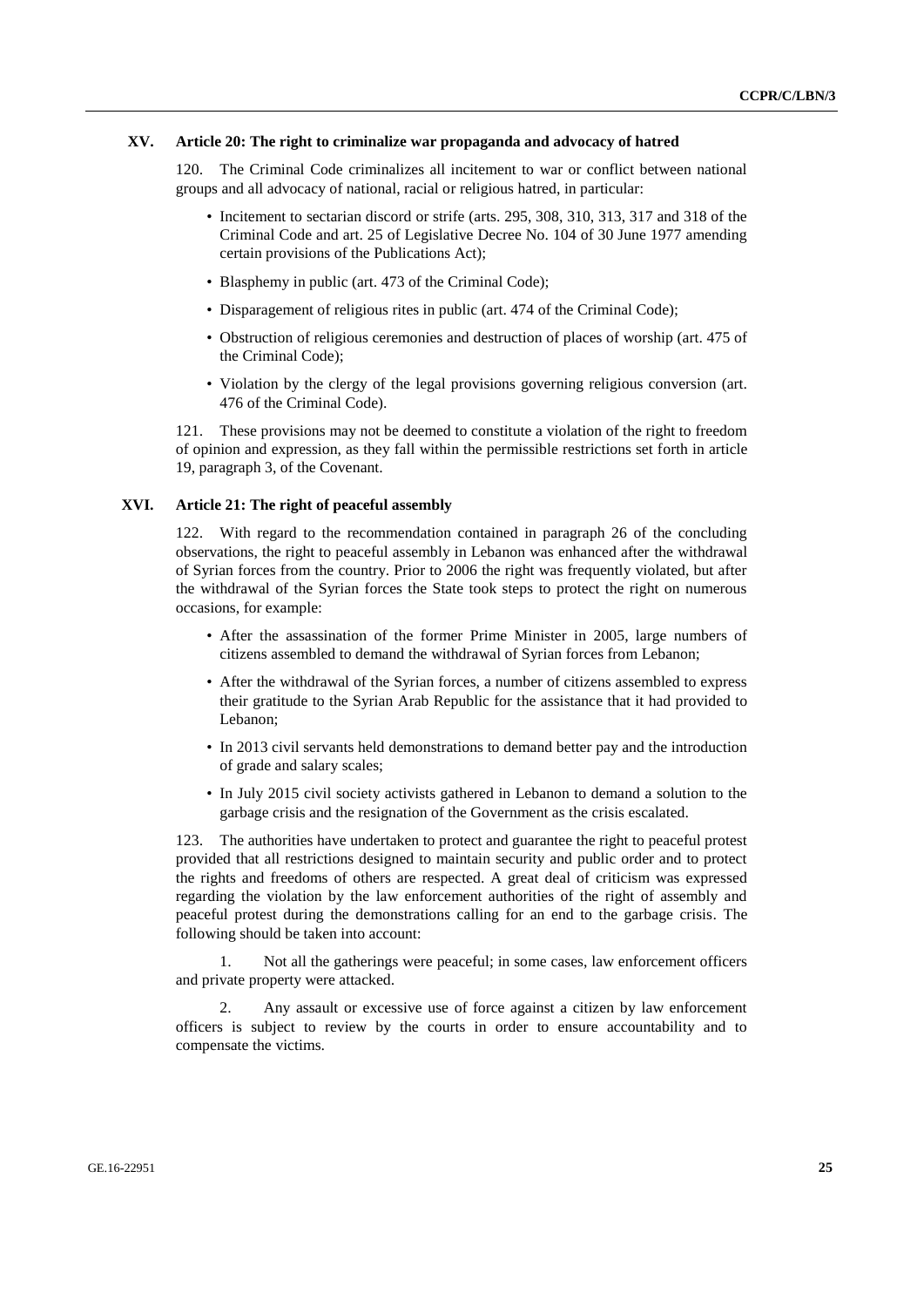#### **XVII. Article 22: The right to freedom of association**

124. With regard to the recommendation contained in paragraph 28 of the concluding observations, we confirm that freedom of association is guaranteed in Lebanon under the Act of 3 August 1909. No licence is required to establish an association, but the Ministry of the Interior and Municipalities must be notified. As a step towards strengthening the right to freedom of association, the Minister of the Interior issued Circular No. 10/AM/2006 on 19 May 2006 with a view to streamlining the procedures for issuing notices of recognition to associations. Recognition may be denied only on the following grounds:

- If the notification document does not include all the legally required information;
- If the object of the association is unlawful or contrary to any of the laws, regulations or public morals of the State.

125. In all cases, an appeal against an administrative decision to deny recognition of an association may be filed with the competent court on the ground that the decision is unlawful or that the issuing entity exceeded its authority.

126. With regard to the recommendation contained in paragraph 28 of the concluding observations, the ban provided for in article 15 of Legislative Decree No. 122/1959 remains in force. Nonetheless, in 2013 a number of civil servants joined the National Coordinating Body to demand that their rights be upheld. They were not prevented from exercising their right of association and protest, despite the fact that they were violating the legal prohibition.

127. There are no clear or explicit legal provisions prohibiting judges from establishing associations. The matter continues to give rise to debate among the judiciary. Some judges think that the law does not prohibit them from exercising their right to establish associations, whereas others argue that article 15 is applicable to civil servants, which is incompatible with the concept and functions of the judiciary.

#### **XVIII. Article 23: Family rights**

128. The law recognizes the right to marry and to found a family. However, the personal status regulations raise some difficulties when it comes to recognizing civil marriages contracted in Lebanon, despite the fact that the law recognizes civil marriages contracted between Lebanese nationals abroad. In 2014 the Minister of the Interior and Municipalities refused to register a civil marriage contracted in Lebanon before a notary between two Lebanese nationals who were not registered as belonging to any religious denomination. The Supreme Advisory Council of the Ministry of Justice issued a legal opinion that upholds the right of Lebanese nationals who do not belong to a denomination to conclude a civil marriage contract before a notary and to have their marriage documents recorded in the Lebanese civil registry.

129. With regard to the recommendations contained in paragraphs 18 and 19 of the concluding observations concerning the enactment of civil legislation that guarantees equal rights and duties for spouses when contracting marriage, during marriage and after divorce, it should be noted that the State entered a reservation to article 16 of the Convention on the Elimination of All Forms of Discrimination against Women. Civil status laws in Lebanon do not recognize the principle of equality between men and women in this regard. Furthermore, the age of puberty, rather than the age of majority, i.e. 18 years, remains the legal standard for contracting marriage.

#### **XIX. Article 24: The rights of the child**

130. The State has taken numerous steps to protect all children without discrimination, in particular: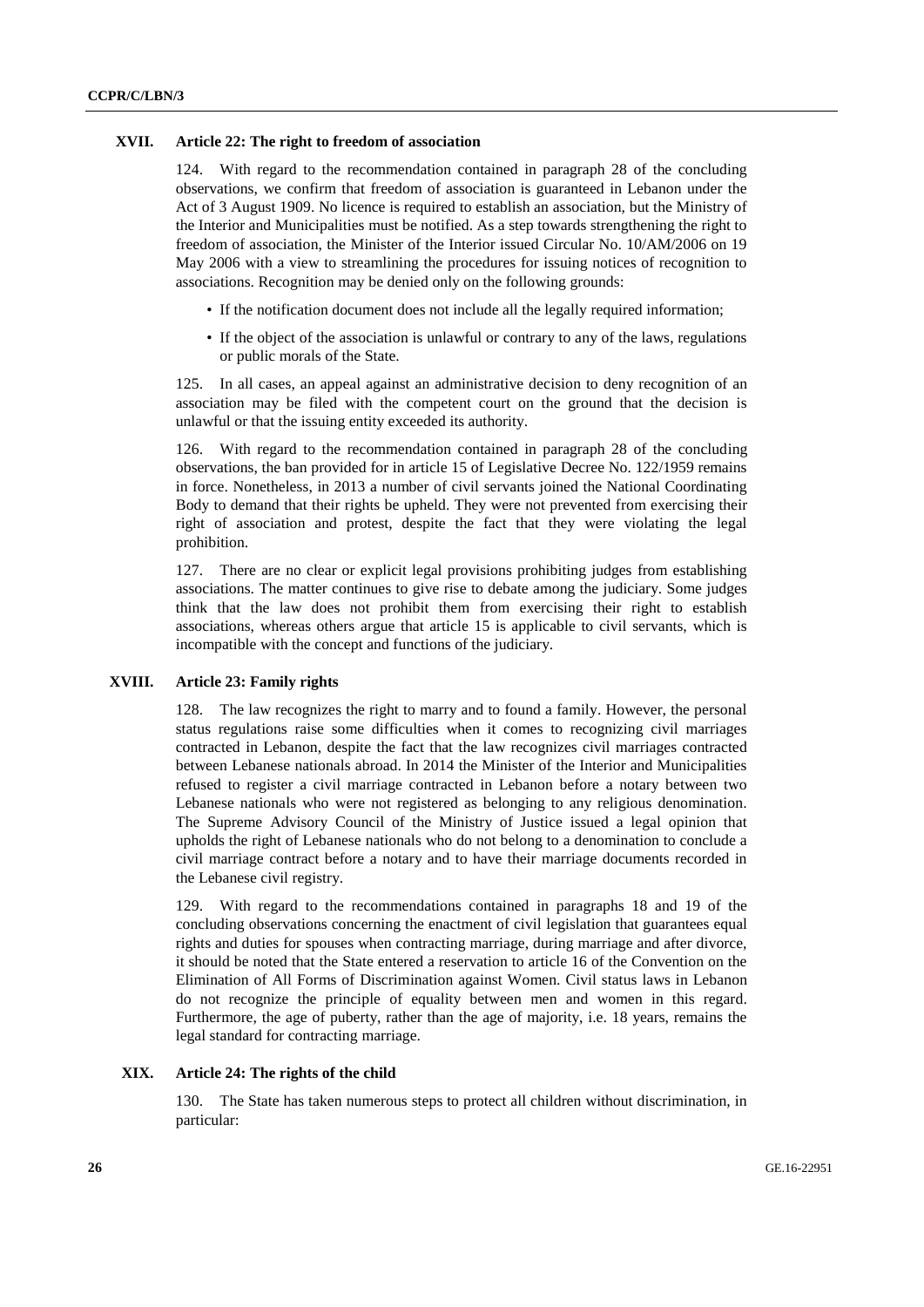- Decree No. 700 of 25 May 1999 prohibiting the employment of juveniles under the age of 16 years in labour that is hazardous or that poses a threat to the life, health or morals of the juvenile, as amended by Decree No. 8987 of 29 September 2012, which raised the age to 18 years;
- Act No. 91 of 14 June 1999 amending article 23 of the Labour Code in order to prohibit child labour;
- Decree No. 3273 of 26 June 2000 on monitoring the employment of juveniles;
- Act No. 414 of 5 June 2002 ratifying the Optional Protocol to the Convention on the Rights of the Child on the sale of children, child prostitution and child pornography;
- Act No. 335 of 2 August 2001 ratifying the ILO Worst Forms of Child Labour Convention, 1999 (No. 182);
- Act No. 422 of 6 June 2002 concerning the protection of juveniles in conflict with the law or at risk;
- Decree No. 8800 of 4 October 2002 and Decree No. 15119 of 10 September 2005 on inserting an article into Decree No. 14310 concerning the management of prisons, places of detention and the Institute for Juvenile Reform and Education;
- Decree No. 11802 of 3 January 2004 concerning the organization of occupational prevention, safety and health in all establishments subject to the Labour Code;
- Decree No. 11859 of 11 February 2004 concerning the establishment of a disciplinary institute for female juveniles at the Government-run hospital of Dahr el Bachek;
- Decree No. 5137 of 1 October 2010 concerning the establishment of a National Committee to Combat Child Labour;
- Act No. 150 of 17 August 2011 concerning compulsory free education in public schools until the age of 15.

131. Under domestic legislation, all children in Lebanon have the right to be registered in accordance with the Personal Status Documents Act. More than 80,000 Lebanese children are as yet unregistered (this is not an official figure, however, owing to the lack of official statistical data). To avoid exacerbating the problem, the Higher Council for Childhood has published simplified guidance on the registration mechanisms for children. It has also produced an awareness-raising film and conducted specialized training courses. With regard to the right to a nationality, children who have not been legally registered are unable to obtain a nationality. With regard to the rights of foreign children, kindly consult the information provided in this report on article 3 of the Covenant.

#### **XX. Article 25: The right to take part in the conduct of public affairs**

132. The right to take part in the conduct of political affairs through participation in local and national elections is enshrined in the Lebanese Constitution. At the local level, Lebanese citizens can stand as candidates and vote in municipal elections every six years. All Lebanese nationals who have attained the age of 21 have the right to vote and all those who have attained the age of 25 have the right to stand for election. Notwithstanding the unstable situation, the State held periodic municipal elections in 1998, 2004 and 2010. Municipal elections were also held successfully in 2016. The Constitutional Council has repealed the 1997 law that extended the mandate of the municipal councils pursuant to Decision No. 1/97 of 12 September 1997, on the grounds that "the right to vote is a constitutional right that reflects the democratic principle underlying the constitutional order in Lebanon, and it is of equal value whether exercised in parliamentary elections or in local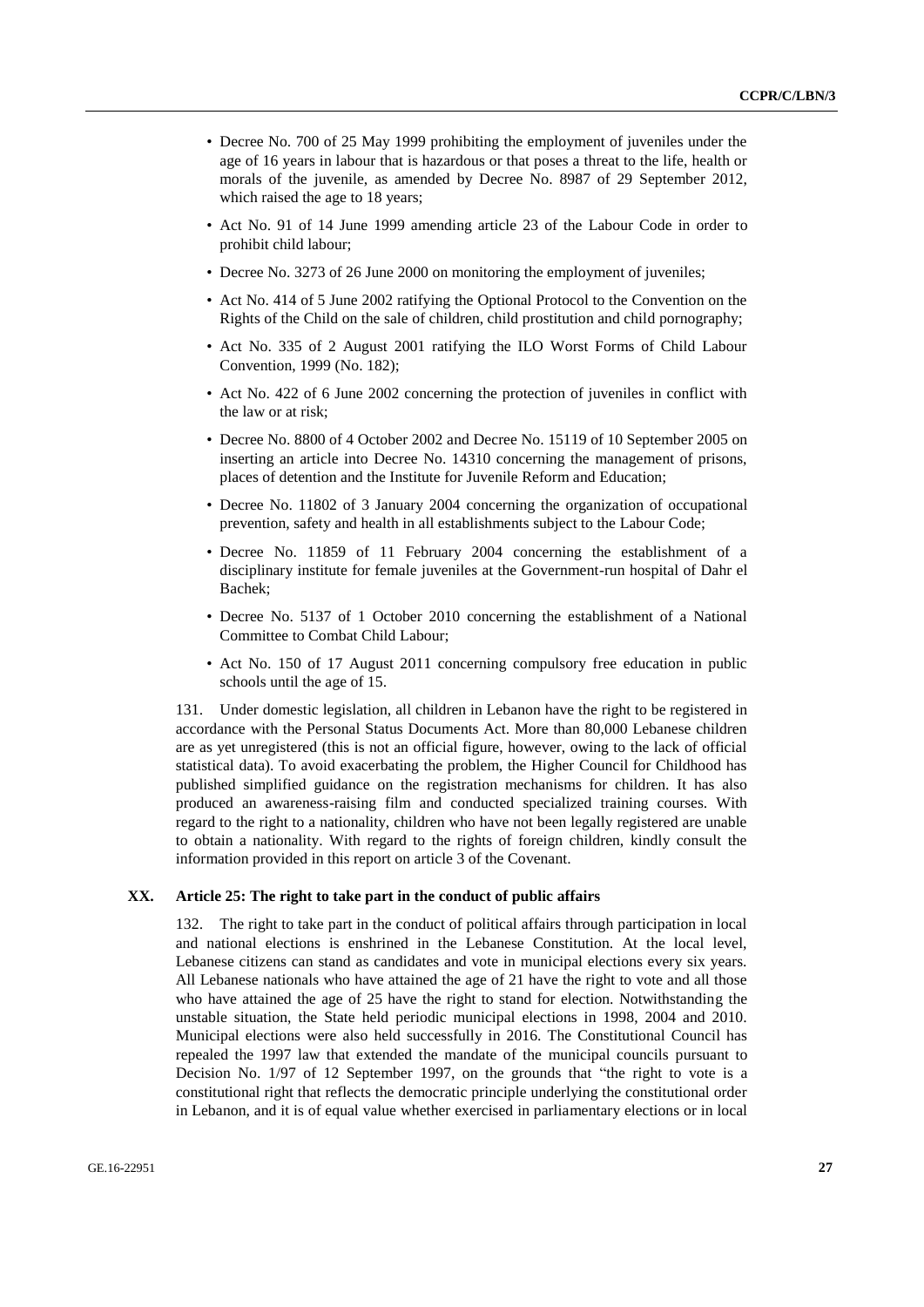elections". Moreover, "the right to vote gives rise to another constitutional principle, namely the principle that voters should be able to exercise their right to vote on a regular basis, which entails a duty to invite voters to exercise their right periodically within a reasonable time frame." This is consistent with the provisions of article 25 of the Covenant.

133. At the national level, all Lebanese citizens who have attained the age of 21 years, except for military personnel and persons sentenced to deprivation of their civil rights, may nominate candidates and vote by direct secret ballot in elections to the Chamber of Deputies every four years. All Lebanese citizens who have attained the age of 25 years may stand for election to the Chamber of Deputies, except for military personnel, civil servants who have not resigned by a specific deadline ahead of the elections, and persons sentenced to deprivation of their civil rights. Electoral Act No. 25/2008 introduced a number of reforms, including the following, to ensure fair elections and to protect the freedom and equality of voters:

- Elections must be held throughout Lebanese territory on the same day;
- Regulation of electoral communications and publicity;
- Establishment of a supervisory authority for electoral campaigns;
- Adoption of a period of electoral silence;
- Authorization of monitoring of the electoral process by civil society associations;
- Imposition of an electoral campaign spending limit;
- Introduction of mandatory secluded voting booths.

134. Parliamentary elections were held in 1996, 2000 (the term of office of the Chamber of Deputies was four years and eight months), 2005 and 2009. The elections scheduled for June 2013 could not be held, however, owing to the extraordinary security conditions. The Chamber of Deputies adopted an amendment to the Electoral Act extending the term of office until 20 November 2014. On 11 October 2014 it extended the term again until 20 June 2017. On 28 November 2014 the Constitutional Council issued Decision No. 7 in response to an appeal questioning the constitutionality of the second extension. Although the Council stated that the holding of regular elections was a constitutional principle that could not be altered, it ruled against the appeal in order to prevent a legislative vacuum. The Chamber of Deputies was unable to elect a President of the Republic despite the fact that the office had remained vacant since May 2014.

135. For information on the right to have access, on general terms of equality, to public service, kindly consult the information on religious discrimination provided in connection with article 2 of the Covenant. The Constitutional Council monitors the authorities to ensure that they uphold this principle, pursuant to paragraph (C) of the preamble and articles 7 and 12 of the Constitution. The Council repealed the law on the appointment of notaries on the basis of restricted competitions by Decision 3/2014, on the ground that, as the competitions were open only to specific individuals who were exempt from certain legal conditions governing the notarial profession, the law discriminated between applicants who took part in the restricted and open competitions, thereby violating the principle of equality enshrined in the Constitution. The Council also repealed the law on the promotion of members of the public security forces who passed the competitive examination regardless of their rank, on the ground that it led to discrimination against other candidates who might have obtained higher scores in the examination.